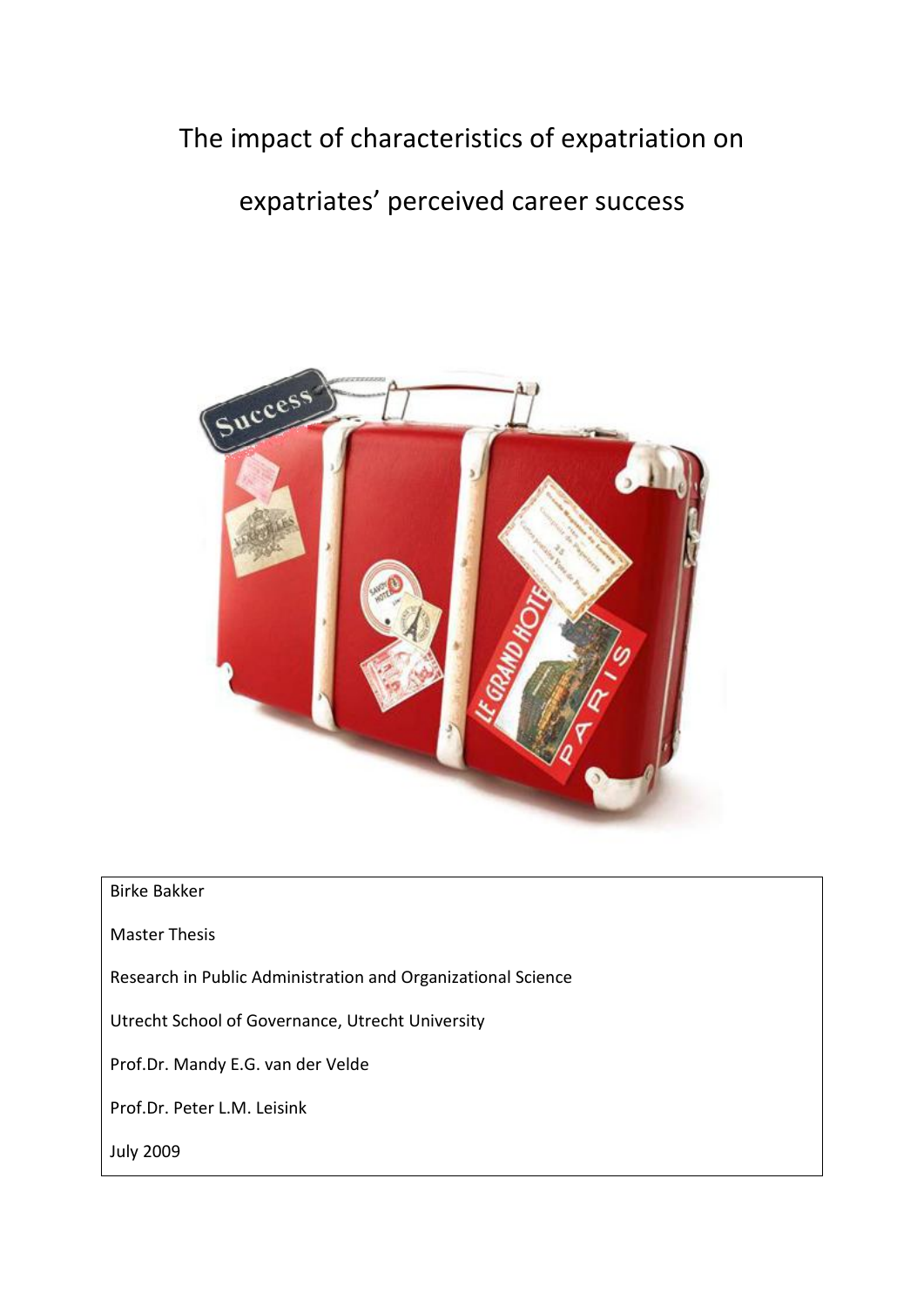# **The impact of characteristics of expatriation on expatriates' perceived career success**

**Birke K. Bakker** 

Utrecht School of Governance Research in Public Administration and Organizational Science Prof. Dr. Mandy E.G. van der Velde Prof. Dr. Peter L.M. Leisink July 2, 2009

#### **Abstract**

*The impact of expatriation on perceived career success of expatriates remains relatively unknown. This study has therefore focused on the influence of characteristics of expatriation on the perceived career success of expatriates. The influence of characteristics at the organizational level and at the individual level on both perceived internal and perceived external career success were studied. Data were collected using an online questionnaire from 73 expatriates from 26 different home countries working in 11 different countries in various industries. Results using regression analyses showed that network mechanisms and contact with the parent organization are important for a positive perceived career success of expatriates. The results are discussed in terms of theory and organizational practice.* 

# **1. Introduction**

In our globalizing world organizations are becoming global as well. Production can be outsourced to low-cost countries, trade and labour restrictions are disappearing, suppliers and customers are now from around the world and new technologies make the possibilities for communication almost endless (Caligiuri, 2006; Castells, 2004). These developments make both people and labour increasingly mobile: people are able to work all over the world and employers are able to hire people from around the world, thus making the labour force in organizations more multinational. Companies that are active in multiple countries rely on expatriates for connecting, coordinating and aligning their worldwide operations. Expatriation means that an individual works abroad for a certain amount of time, varying from several months to several years. An expatriate is defined as an individual that lives and works abroad (Suutari & Brewster, 2000). Expatriation can be both self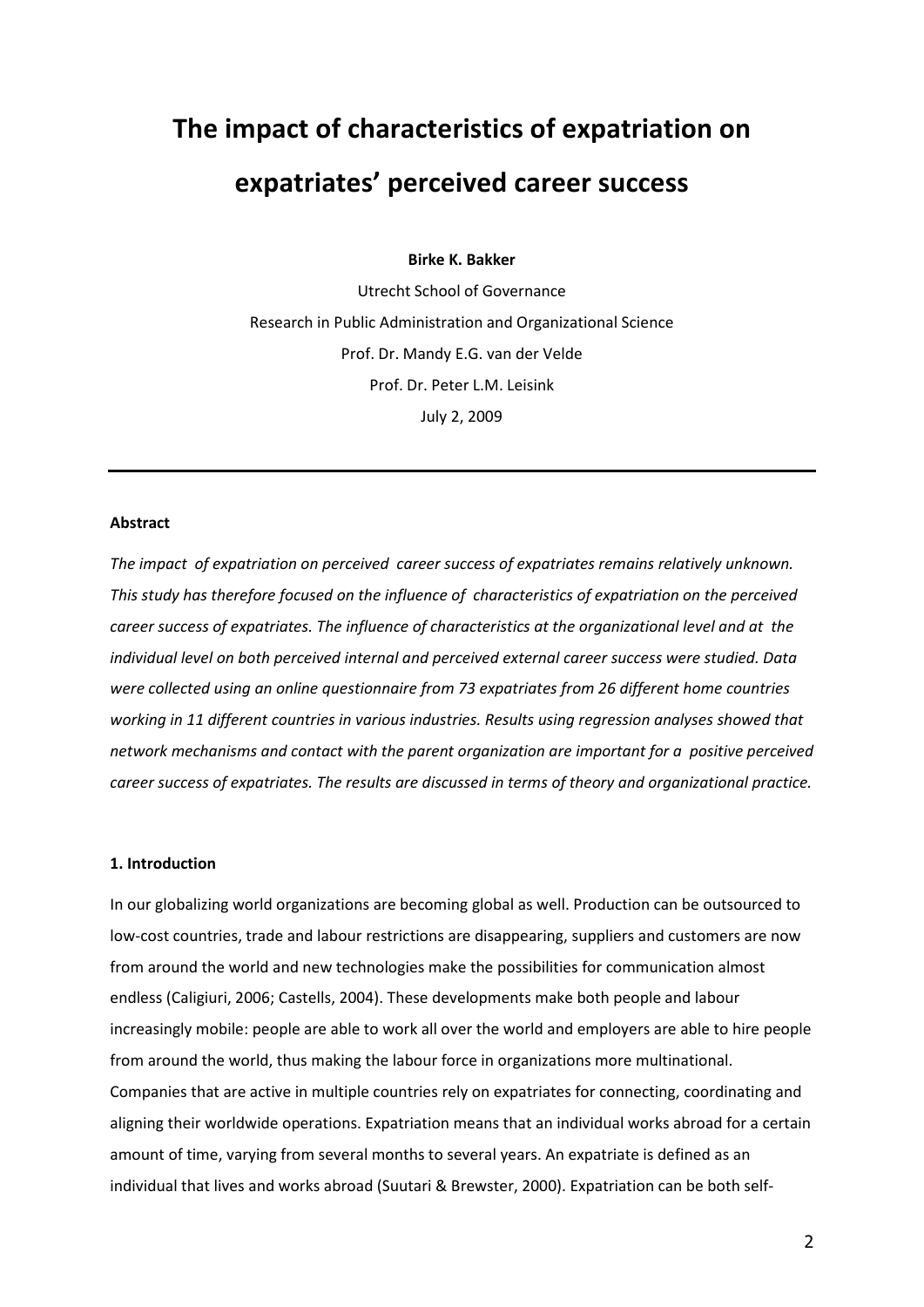initiated, the employee applies for a job abroad, and through a company that sends an employee abroad, the more traditional expatriate assignment. This study takes both types of expatriation into account.

Although expatriation is becoming more common, for organizations it proves increasingly difficult to find people who are willing to accept expatriate assignments. Employees are concerned about the impact of an expatriate assignment on their family life and they are increasingly dependent on the willingness of their spouses to give up their careers in order to follow the expatriate abroad (Van der Velde, Bossink & Jansen, 2005).

But also their own career is a major concern to expatriates when considering an expatriation (Riusala & Suutari, 2000). The same concerns apply to self-initiated expatriates. Especially the uncertainty about their task after the expatriation and whether they can use their developed skills and competences in their new job are important concerns (Riusala & Suutari, 2000). However, expatriation is appreciated as an opportunity for personal and professional development (Doherty & Dickmann, 2008; Inkson, Arthur, Pringle & Barry, 1997; Suutari & Brewster, 2000), and career advancement is seen as a key motivator for people to expatriate. Studies show that many repatriates leave the company that sent them abroad in their first year upon return (Ashamalla & Crocitto, 1997; Hechanova, Beehr & Christiansen, 2003; Riusala & Suutari, 2000). Thereby they are taking their international experience and newly acquired knowledge and skills with them, something very costly to the company that sent them abroad (Doherty & Dickmann, 2008; Black & Gregersen, 1999).

Today, it seems, a career is no longer a lifelong employment with scheduled promotions and payrises. An established definition of career, and the one used in this study, is the definition of Arthur, Hall & Lawrence (1989:8): *'the evolving sequence of a person's work experiences over time'.* Careers are increasingly mobile: on average an individual works for 8 to 10 employers in many different jobs (DeFillippi & Arthur, 1994; Inkson & Arthur, 2001). Careers are no longer 'bounded' to a certain employer, region or occupation: instead they tend to span multiple work arrangements and competencies (DeFillippi & Arthur, 1994; Seibert, Kraimer & Crant, 2001). This new career concept is also known as the boundaryless career, defined by DeFillippi & Arthur (1994:307) as *'[…] career paths may involve sequences of job opportunities that go beyond the boundaries of single employment settings'*. Research suggests that boundaryless careers are becoming the pattern for expatriates (Inkson et al., 1997; Stahl & Cerdin, 2004; Sullivan & Arthur, 2006), since expatriation moves across various types of boundaries: both geographical, physical and psychological.

Now that careers are no longer bounded to a certain employer, region or occupation, career development becomes something an individual can influence. However, what development is seen

3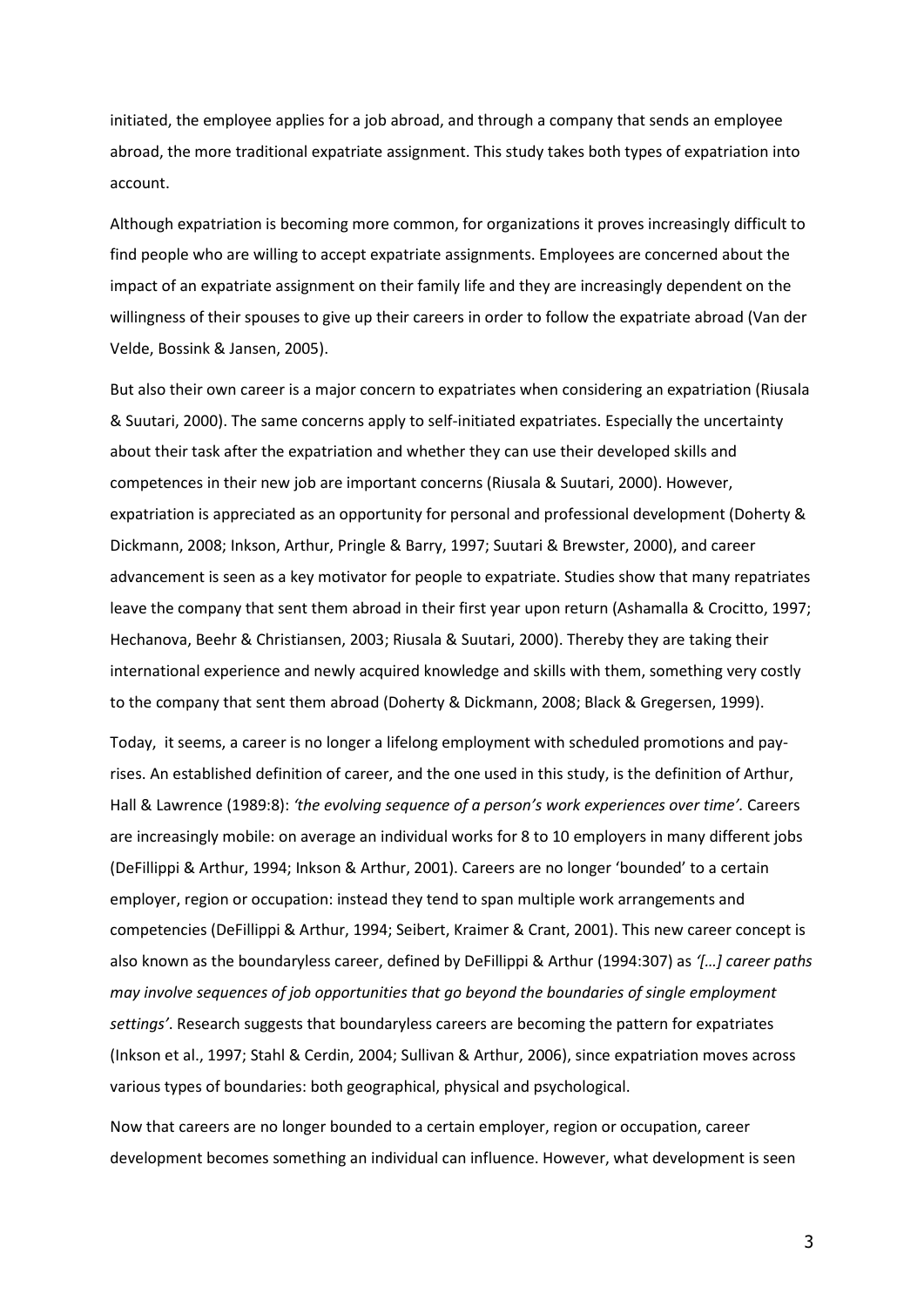as successful by an individual may not be considered successful by his friends, his boss, or in a broader sense, public opinion (Arthur, Khapova & Wilderom, 2005). These different views can be captured by two different perspectives on career success: the internal and the external perspective (Derr & Laurent, 1989). Characteristics of expatriation can have a distinctly different influence on perceived internal career success from they one they have on perceived external career success. Therefore internal and external career success are studied separately in the present study.

With career success being a major concern for both organizations and expatriates, it is remarkable that the career consequences of expatriation remain unclear. Of course expatriation has many different aspects, which could each influence the perceived career success of an individual. So far studies have only looked at the impact of expatriation as a whole (Dickmann & Doherty, 2008; Dickmann & Harris, 2005; Feldmann & Thomas, 1992; Riusala & Suutari, 2000; Stahl, Miller & Tung, 2002), and by looking at different aspects of expatriation, this study seeks to indicate important aspects of expatriation influencing career success. Therefore, the present study will focus on the following main question:

*Which characteristics of expatriation affect the perceived internal and external career success of individuals?* 

#### **2. The contribution of the present study to the theory on career consequences of expatriation**

Gaps remain in our present understanding of the outcomes of expatriation . Although career success has been studied extensively, studies focussing on the impact of expatriation on career success remain scarce (Dickmann & Doherty, 2008; Stahl et al., 2002). There is a need for more empirical research linking international work with career success (Doherty & Dickmann, 2008). There have been several calls for more research into the outcomes of expatriation and especially the effects on career success of individuals (Bonache, Brewster & Suutari, 2001; Stahl et al., 2002).

Most previous studies looking at the impact of expatriation on the career of an individual regarded expatriation as a whole (Dickmann & Doherty, 2008; Dickmann & Harris, 2005; Stahl et al., 2002), while looking at specific characteristics of expatriation could develop new knowledge as to which aspects of expatriation are important to the career success of individuals, and which aspects matter less to career development. This could help develop knowledge about the role of expatriation in career success theory and could provide clues for further research.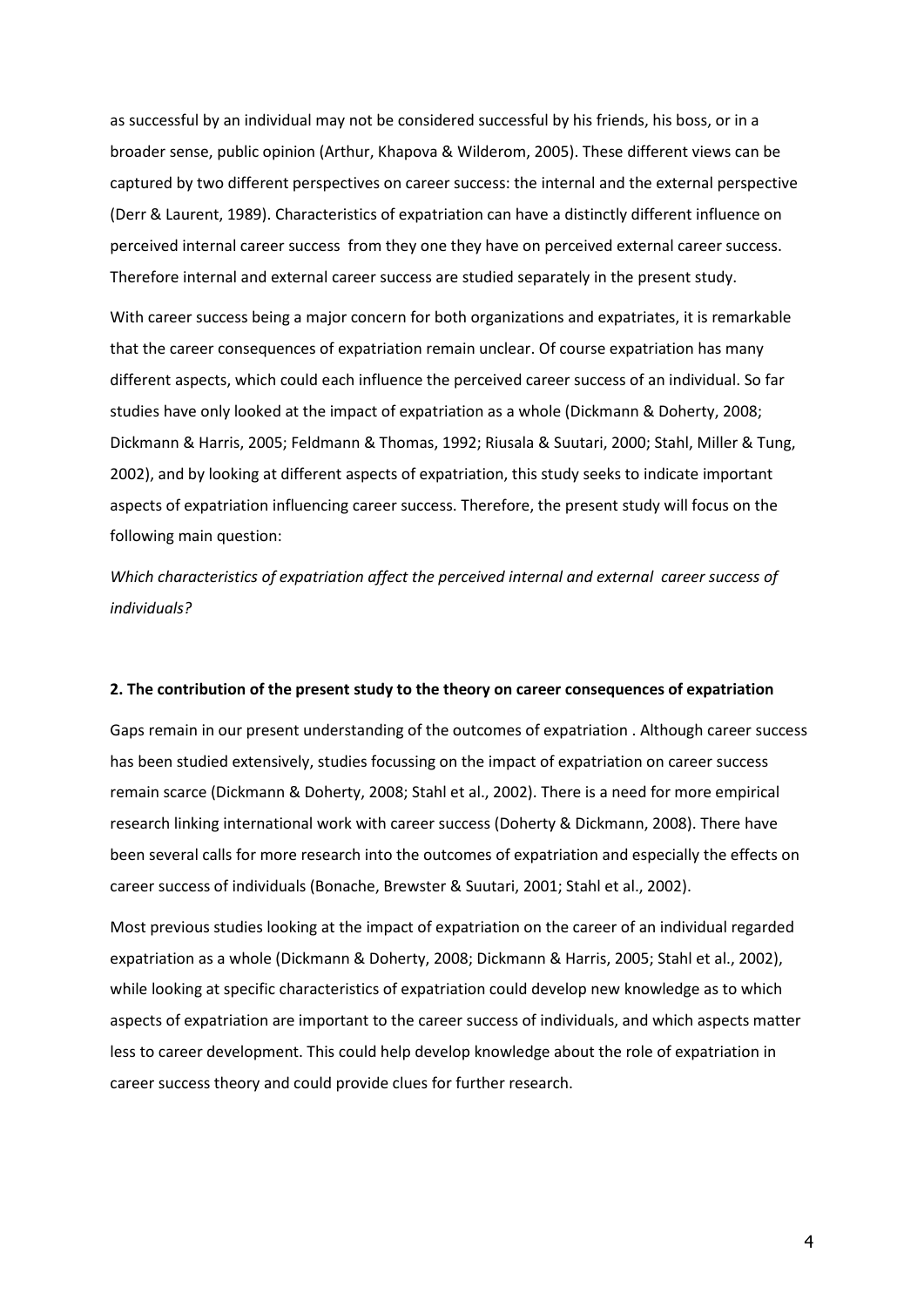#### **3. Theoretical perspectives and hypotheses**

### *3.1 Career Success*

In a boundaryless career the emphasis is on mobility and unpredictability (Eby, Butts & Lockwood, 2003), and whether a career is considered successful depends on the perspective you take. Eby et al. (2003) suggest to not only look at traditional objective criteria of career success such as salary, marketability and promotions, but also at the psychological and subjective criteria. In subjective terms a career is successful when an individual is intrinsically satisfied with his or her career (Arthur, et al., 2005). A similar distinction in the definition of career success is used by Derr & Laurent (1989), who describe career success as being defined as either internal or external.

First, internal, or subjective career success is described as the accomplishment of desirable workrelated outcomes at any point in an individual's work experience over time (Arthur et al., 2005). The authors (2005:179) quote Van Maanen's definition of subjective career success: '*the individual's internal apprehension and evaluation of his or her career, across any dimensions that are important to that individual'*. Factors like salary, employment security, status, the location of work, progression through different jobs, access to learning, and work-life balance will be valued differently by different individuals. Or, as Cerdin (2008) puts it, internal corresponds to subjective measures and individual aspirations. This reflects the importance of internal apprehension and self-evaluation of people's careers that are also important for subjective career success.

Second, external, or objective career success is defined by Arthur et al. (2005) as an external perspective that delineates more or less tangible indicators of an individual's career situation. Indicators involve occupation, mobility, income, marketability, job level and task attributes. For objective career success official position and social context are very important. It reflects a shared social understanding rather than an individual understanding of career success. Derr & Laurent (1989:456) outline the external career as *'the realities, constraints, opportunities and actual job sequences in the world of work'*. The external career success criteria are defined 'outside' the individual, for example by their employer or by society as a whole (Cerdin, 2008).

Both the concepts of objective and external success, and subjective and internal career success are considered equal. In this study the terms internal and external career success are used. When studying career success by looking through an exclusively internal lens or an exclusively external lens a limited picture emerges that cannot explain differences between the influence of different characteristics. If a variable has a positive influence on internal career success, this does not mean that it has a positive influence on external career success as well. These differences can be valuable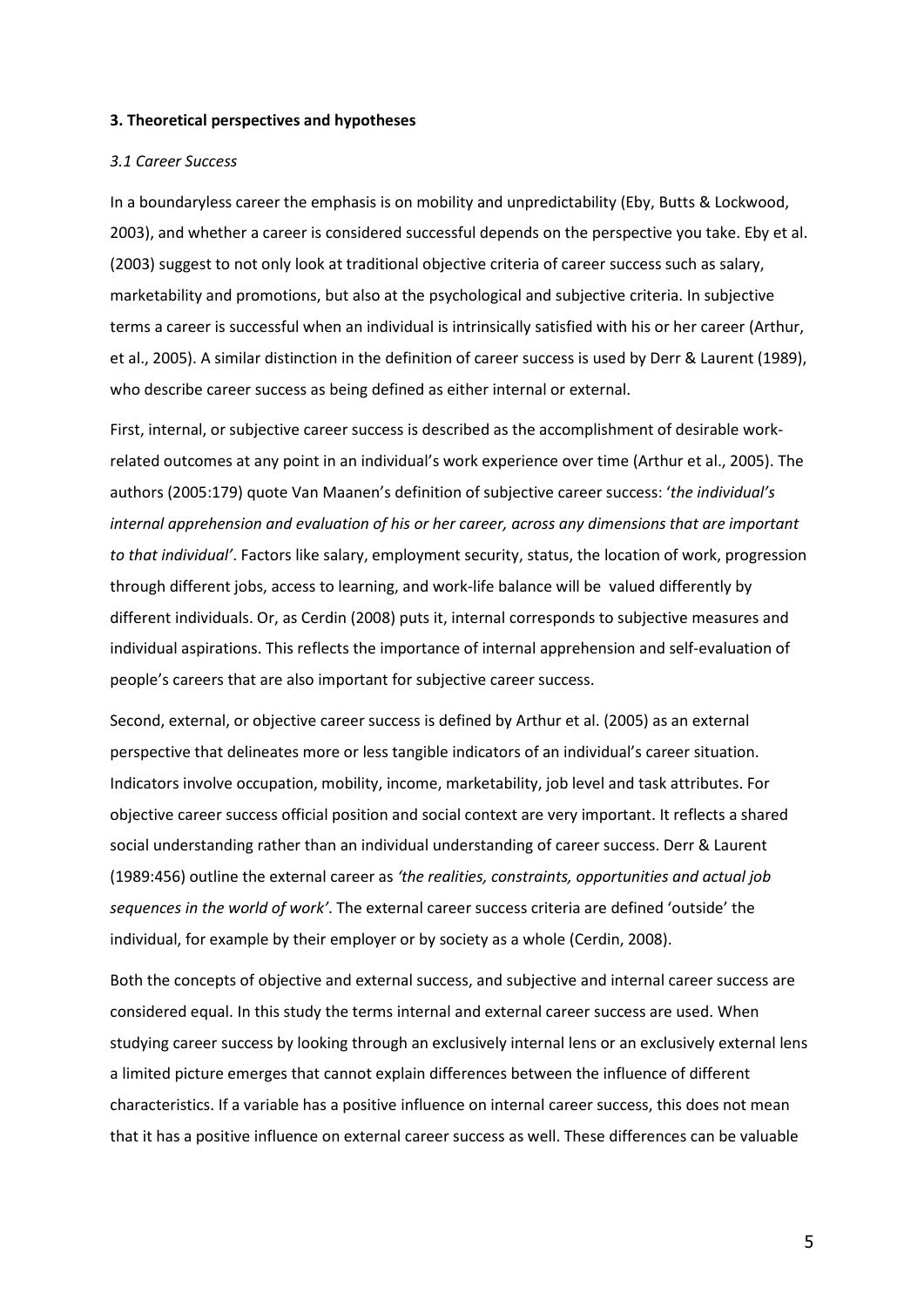in explaining the career effects of expatriation, and thus internal and external career success are both studied separately.

# *3.2 Characteristics of expatriation*

Most studies on expatriation do not look into the outcomes of expatriation. Recently explorative studies have been published (Dickmann & Doherty, 2008; Dickmann & Harris, 2005) investigating the impact of expatriation on the career development of an individual. Both studies found that the career impact of expatriation can be equivocal for individuals. Expatriation was not seen as a critical success factor for career advancement, and respondents reported mixed career outcomes of their expatriation. Organizational policies and practices seemed to have a fundamental impact on individual perceptions of career advancement (Dickmann & Doherty, 2008). Besides organizational elements, individual aspects also appear to play a role. Expatriates found building and preserving professional contacts during their expatriation harder, something potentially harmful for career development (Dickmann & Harris, 2005).

In this study the above mentioned characteristics will be taken into account, when looking at the impact on the career success of an individual. The characteristics of the expatriation are divided into two categories: the organizational characteristics and the individual characteristics. These two categories cover a broad range of aspects that can potentially influence the career success of the individual. By looking not only at the organizational characteristics, a more detailed picture can be created of the influence of expatriation on the career success of the individual.

# *3.2.1 Organizational characteristics*

Organizations use various policies to make an expatriation a success. Suutari & Brewster (2001) distinguished several management practices to support expatriates in the different stages of their expatriation. They studied organizational policies and practices concerning preparation, communication during the expatriation, repatriation and career management. Only the last mentioned area is directly career related, the others are not, but may well have a big impact on the career of individuals. A smooth repatriation, for example, may prevent the expatriate from looking for a job elsewhere. Good expectation management (i.e. the expatriate knows what to expect in terms of his or her career) may also contribute to the expatriate being more satisfied with his or her achieved career success.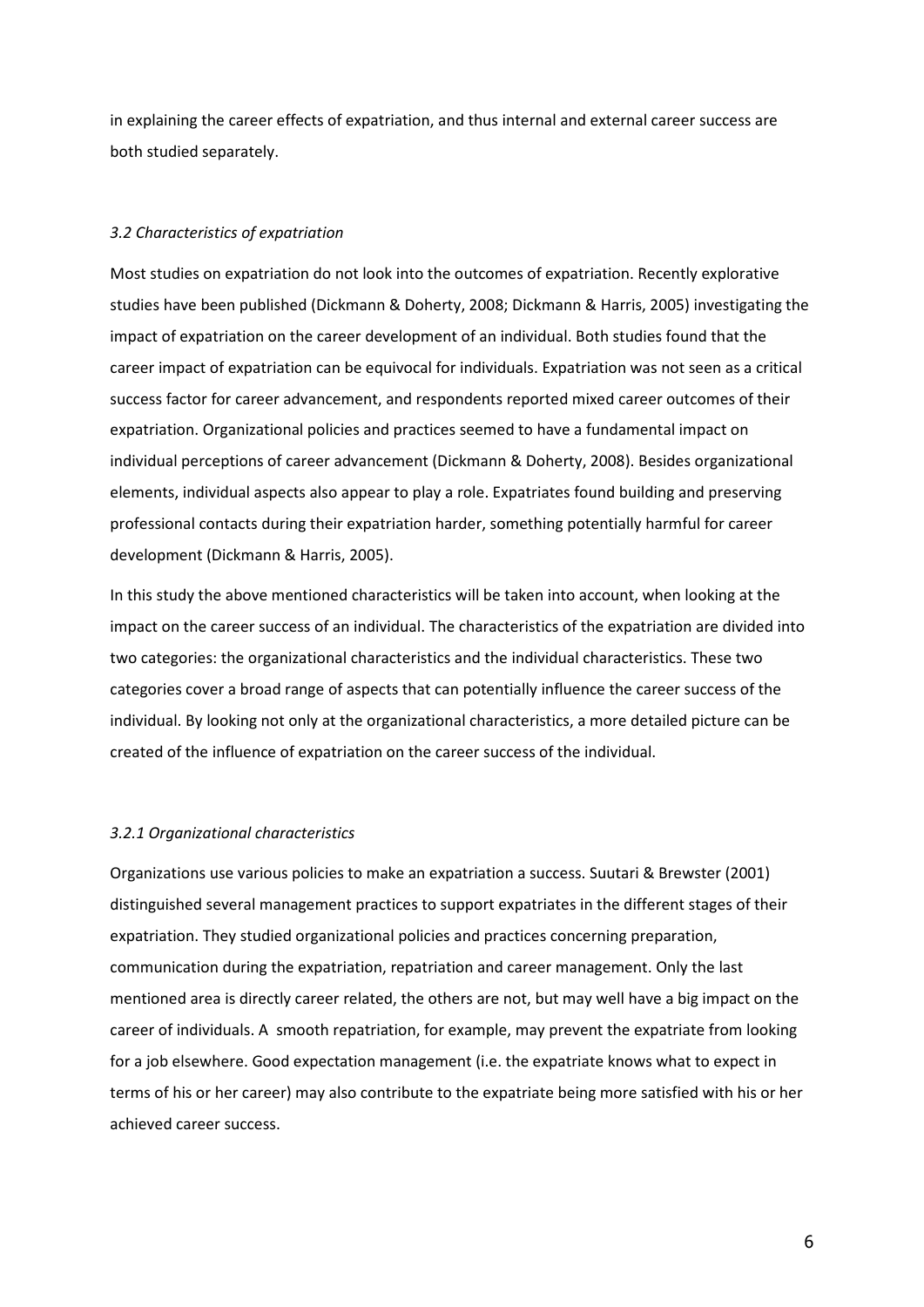#### *Career management*

During the entire expatriation period career management programmes can play an important role. These programmes were perceived as important by expatriates (Dickmann & Doherty, 2008), but there seems to be a clear inconsistency between the perceived necessity and the actual use of career-related support programmes (Riusala & Suutari, 2000). Many expatriates felt career-related programmes would be very useful, especially to clarify their job options upon return. Stahl et al.'s (2002) findings show that expatriates experience a lack of long-term career planning and company support during expatriation.

Career management may be important from both the individual's and the organization's point of view. For an individual expatriation is an important part of his or her personal career development, and for the organization expatriation is necessary to its overall international development (Cerdin, 2008). Riusala & Suutari (2000) found that career-related policies would be highly appreciated by expatriates, but few companies actually use these programmes. However, in their recent explorative study Dickmann & Doherty (2008) found that when companies have formal career management programmes this leads to a perceived positive impact on career development. Given these findings, the following hypotheses are derived:

**Hypothesis 1a.** The more career management is offered during the expatriation, the more positive the impact on perceived internal career success will be.

**Hypothesis 1b.** The more career management is offered during the expatriation, the more positive the impact on perceived external career success will be.

#### *Expectation management*

Expatriates' career expectations are a returning theme in expatriate research (Feldman & Thomas, 1992; Stroh, Gregersen & Black, 1998; Suutari & Brewster, 2003). Before expatriating individuals have certain expectations about the expatriation, and when the actual experience fails to live up to the expectations the individual has to deal with this disappointment. The gap between expectations and reality could result in a lower performance and a higher turnover among expatriates (Mezias & Scandura, 2005). Expatriates that have the right expectations are more committed to their company, and are more likely to stay upon return (Stroh et al., 1998; Suutari & Brewster, 2003).

There is a need to fill the gap between expectations and reality for expatriates' career development. Stahl & Cerdin (2004) found that managing the career expectations of expatriates can help in the successful career-pathing and repatriation of expatriates. Expatriates receiving realistic career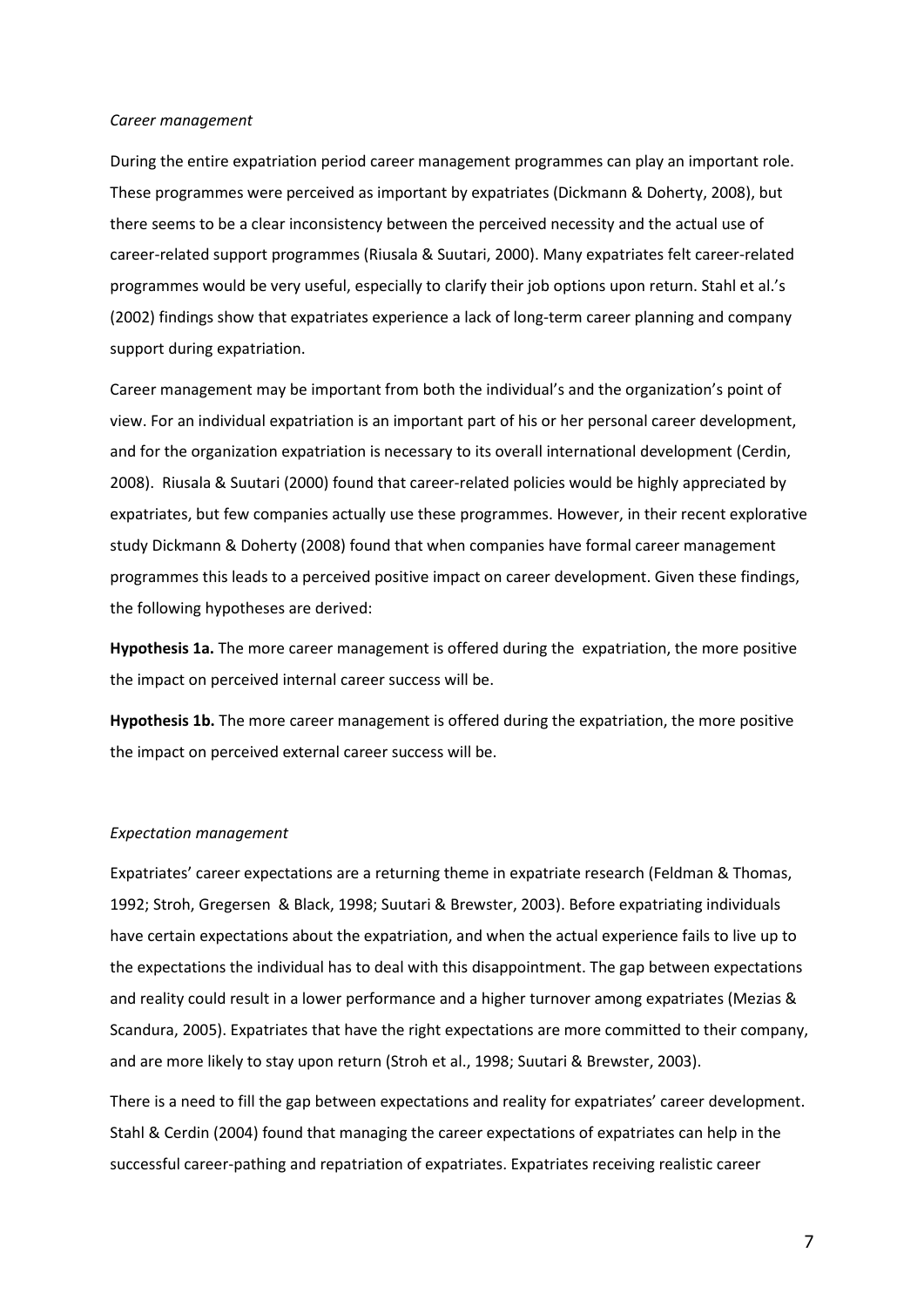previews are less likely to be extremely discouraged by initial disappointments (Feldman & Thomas, 1992), and more likely to be successful in their expatriation (Mezias & Scandura, 2005). Active expectation management seems to have a positive influence on career-pathing, success and repatriation, areas closely connected to internal and external career success. Thus the following hypotheses are derived:

**Hypothesis 2a.** The more expectation management is offered during the expatriation, the more positive the impact on perceived internal career success will be.

**Hypothesis 2b.** The more expectation management is offered during the expatriation, the more positive the impact on perceived external career success will be.

# *Pre-departure programmes*

Many pre-departure programmes exist for expatriates. The most important ones are cross-cultural training, language training, look-see visits to the organization, family training, child education advice, arranged meetings with other expatriates and partner employment advice (Caligiuri, 2006; Morris & Robie, 2001; Scullion & Brewster, 2001). These pre-departure programmes help individuals prepare for their expatriation, improve the overall performance (Morris & Robie, 2001; Mezias & Scandura, 2005) and are highly valued by expatriates (Selmer, 2001).

Moreover, pre-departure programmes are expected to have a positive influence on both internal and external career success. Since individuals highly value these programmes, it is more likely that they will be satisfied with their expatriation career move and thus with their internal career. Since overall performance is also affected, the programmes are likely to also positively impact external career success. The following hypotheses are derived:

**Hypothesis 3a.** The more pre-departure programmes for working abroad are offered, the more positive the impact on perceived internal career success will be.

**Hypothesis 3b.** The more pre-departure programmes for working abroad are offered, the more positive the impact on perceived external career success will be.

# *Repatriation policies*

Repatriation is an essential stage in the career development process of expatriates (Mezias & Scandura, 2005), and often repatriation causes problems (Stahl & Cerdin, 2004). These problems include: *"loss of status, loss of autonomy, loss of career direction, loss of income and, in addition, a*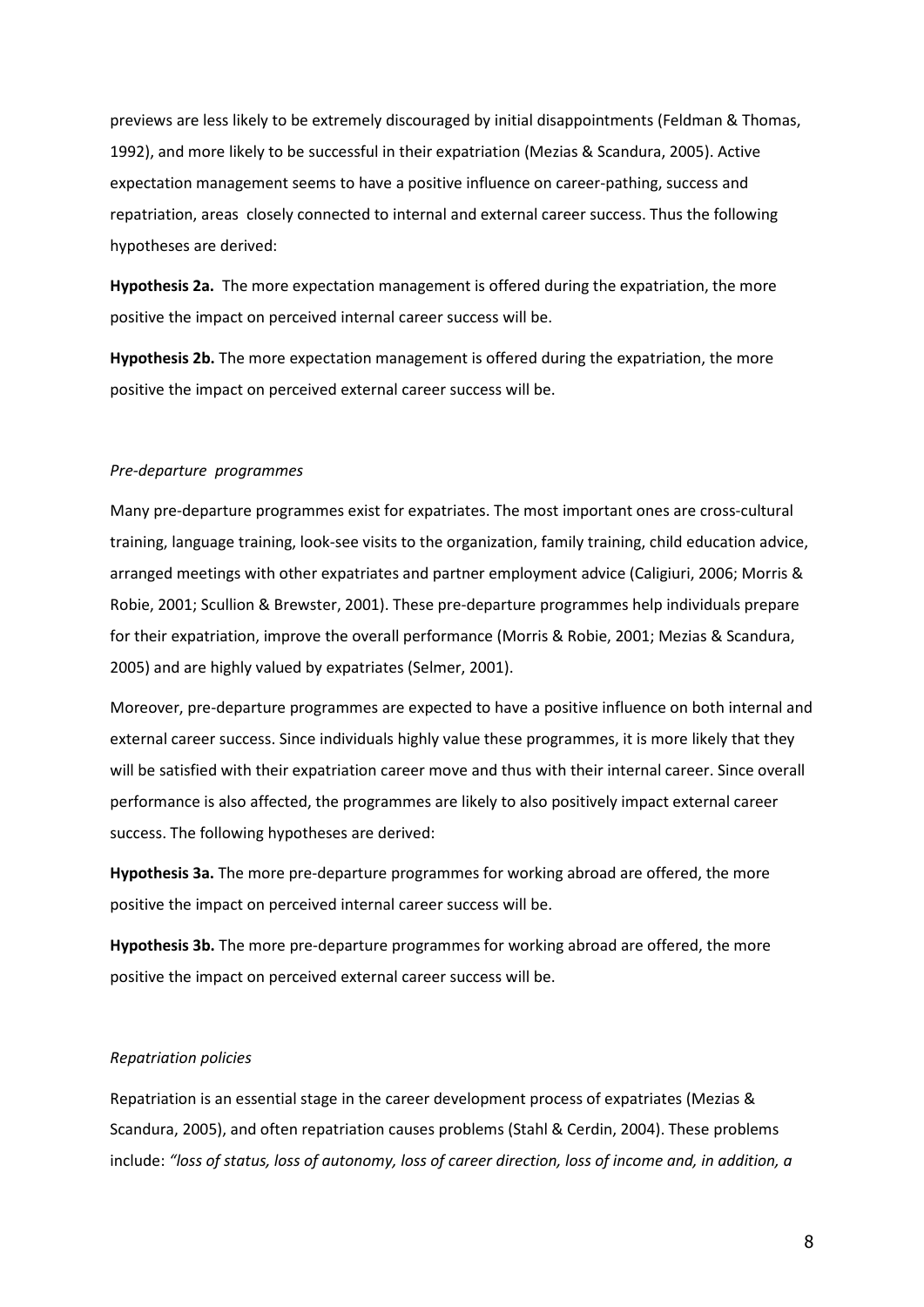*feeling that their international experience is undervalued by the company"* (Scullion & Brewster, 2001:358). To date very few effective repatriation programmes exist, even though the turnover rate among returning expatriates is high. Stahl & Cerdin (2004) argue that effective repatriation policies could help retain expatriates. When companies do not have adequate opportunities for career development upon return of the expatriate, they may loose them to other companies that offer interesting opportunities (Lazarova & Cerdin, 2007). Repatriation policies help retain expatriates and are therefore important to companies.

While expatriates also view these repatriation policies as extremely important, they rated the support as not sufficient (Suutari & Brewster, 2003). Suutari & Brewster (2003) did not find a significant relationship between repatriation support practices and future career expectations of expatriates. This could be due to their small sample, or the relation does not exist. However, given the importance of the repatriation policies to both expatriates and companies, the policies are expected to have a positive influence on both internal and external career success. The following hypotheses are derived:

**Hypothesis 4a.** The more repatriation policies are offered, the more positive the impact on perceived internal career success will be.

**Hypothesis 4b.** The more repatriation policies are offered, the more positive the impact on perceived external career success will be.

# *Cultural similarity*

The national culture of the home country may differ greatly from the one of the host country. Cultural similarity has been positively linked to the willingness to accept an expatriation assignment (Aryee, Chay & Chew, 1996), but it is very likely that it also influences the career success of the expat. Clues for this impact are found by Caligiuri (2006) who showed that expatriates find working with people from different countries gives them a career advantage in dealing with people from different cultures. Expatriates see their expatriation in a different culture as an enriching experience, valuable to their career. However, certain knowledge and skills acquired overseas prove to be useless once back home due to differences in habits and culture (Black & Gregersen, 1999; Doherty, Brewster, Suutari & Dickmann, 2008). A different culture would then prove to have a negative impact on the career success of the expat.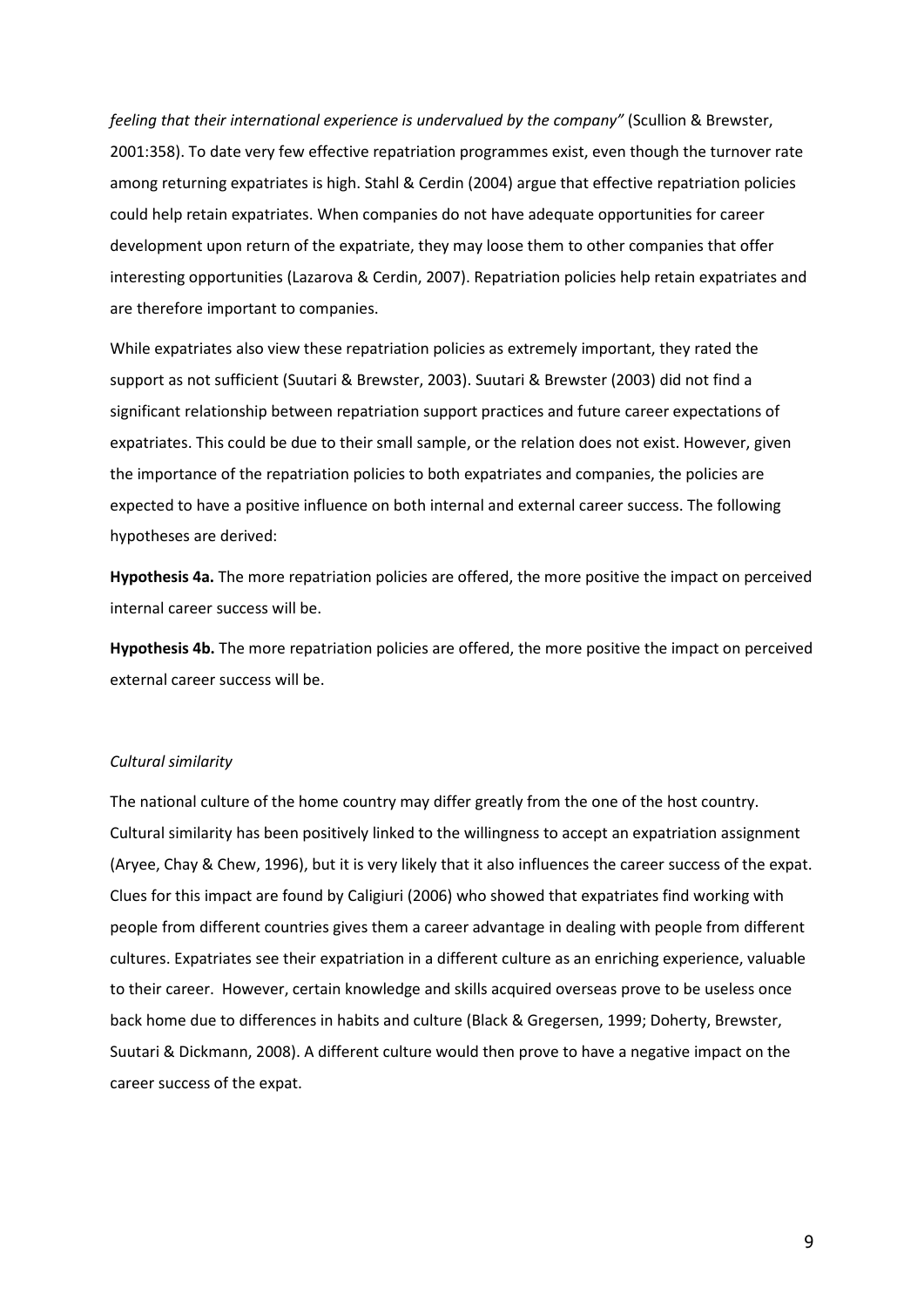Cultural similarity seems to have different effects on career development, and these differences might be contributed to the differences between internal and external career success. The following hypotheses are derived:

**Hypothesis 5a.** The more similar the culture in the home and host country, the more negative the impact on perceived internal career success will be.

**Hypothesis 5b.** The more similar the culture in the home and host country, the more positive the impact on perceived external career success will be.

# *Duration of the expatriation*

In addressing the problem of a lack of people willing to expatriate, organizations have come up with a range of alternative expatriation forms. Short term expatriation (shorter than 1 year), flexpatriation (flying home for the weekend) and frequent flying or business commuting (flying abroad frequently) are a few examples of such arrangements (Mayerhofer, Hartmann, Michelitsch-Riedl & Kollinger, 2004). All these assignments are considerably shorter than the conventional expatriate assignment (3-5 years), and they are often used as development assignments for high-potentials (Tahvanainen, Welch & Worm, 2005). Yet little is known about the impact of these shorter assignments on the career success of individuals (Collings, Scullion & Morely, 2007).

Feldman & Thomas (1992) found that staying too long hurt the external career success of expatriates. Long-term expatriates are labelled as permanent expatriates, and they are not considered for promotions: 'out of sight, out of mind' it seems. Mayerhofer, Hartmann & Herbert (2004) found that short-term expatriates were more pro-active in dealing with career issues than traditional expatriates. However, they also reported that expatriate assignments were thought to provide a better career boost then flexpatriate assignments by their respondents. This is a remarkable finding, since Collings et al. (2007) found that shorter periods of expatriation minimized the interruption to an individual's career. And since short-term assignments are often used as development assignments, it can be expected that more attention is given to career enhancement by both the organization and the individual.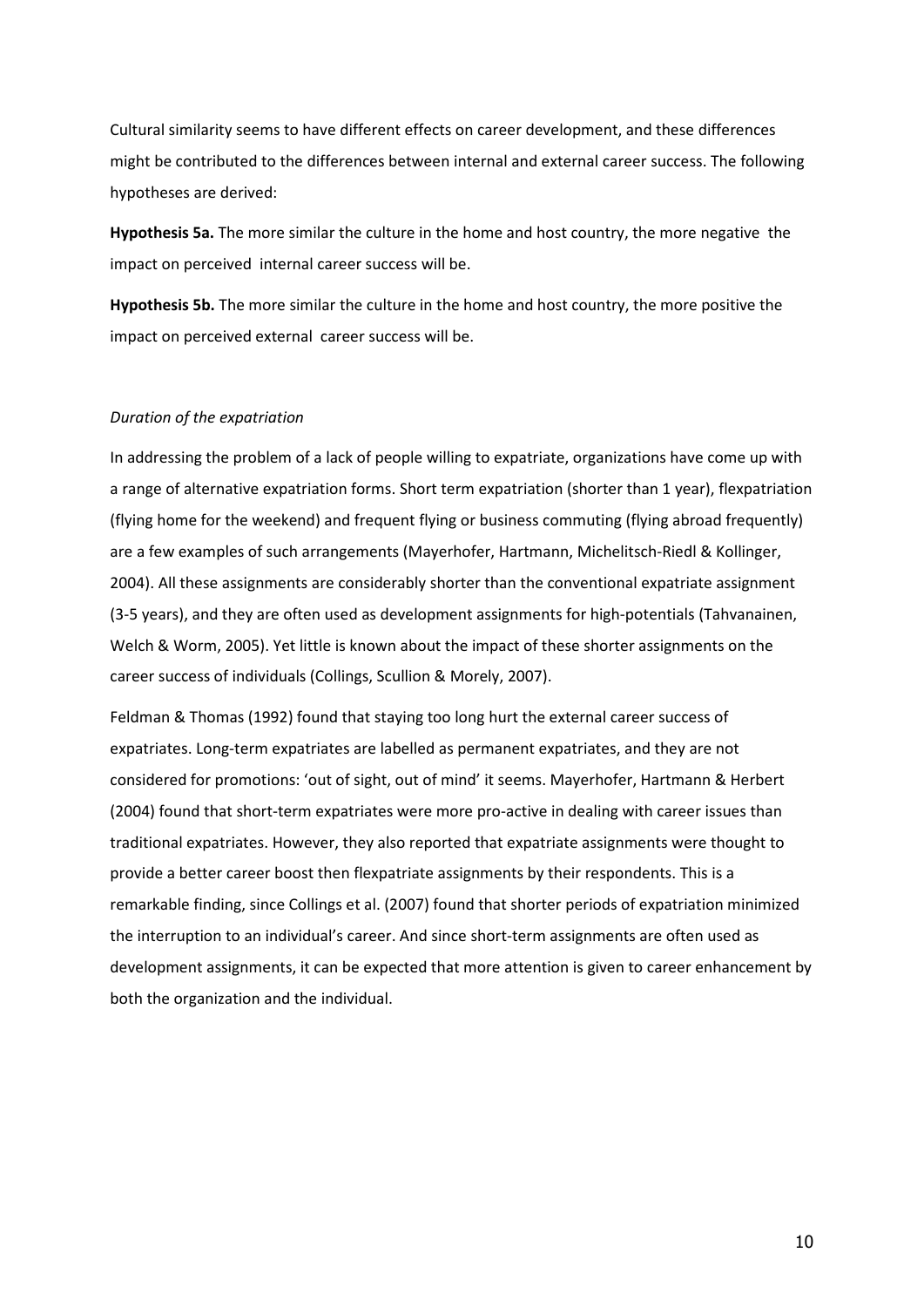On the whole, it appears that there is a difference in the impact of duration on internal and external career success. Self-initiated expatriates often control the duration of their expatriation themselves, but the same argumentation holds for them as well and there are no other reasons to suppose the effect of the duration may be different for them. Therefore, the following hypotheses are derived:

**Hypothesis 6a.** The shorter the duration of the expatriation, the more negative the impact on perceived internal career success will be.

**Hypothesis 6b.** The shorter the duration of the expatriation, the more positive the impact on perceived external career success will be.

# *3.2.2 Individual characteristics*

Individuals can influence certain characteristics of expatriation as well. Notably, there are the individual's performance and how the individual keeps in touch with overseas parts of the company. These individual characteristics will be discussed here.

#### *Performance during the expatriation*

A hotly debated issue is expatriate performance (Harzing & Christensen, 2004; Scullion & Brewster, 2001; Suutari & Brewster, 2001). In this study good performance is defined as: *"the ability of the expatriate […] to perform according to the expectations of the organization"* (Harzing & Christensen, 2004). A large part of the discussion focuses on performance management, something that has been increasing in recent years. This trend reflects the growing use of expatriation for developmental purposes and the integration of expatriation into the overall career development process (Scullion & Brewster, 2001). Rosenbaum (1989) found that work (or job) performance is an important criterion for promotion.

However, performance management systems are far from universal, due to practical reasons. It is complex to measure objective performance of expatriates because of varying standards and circumstances in different countries (Suutari & Brewster, 2001). Therefore the effect of performance during expatriation on career success remains unknown. Although objective performance is difficult to measure, performance can be measured using self-reporting measures and these will be used in this study.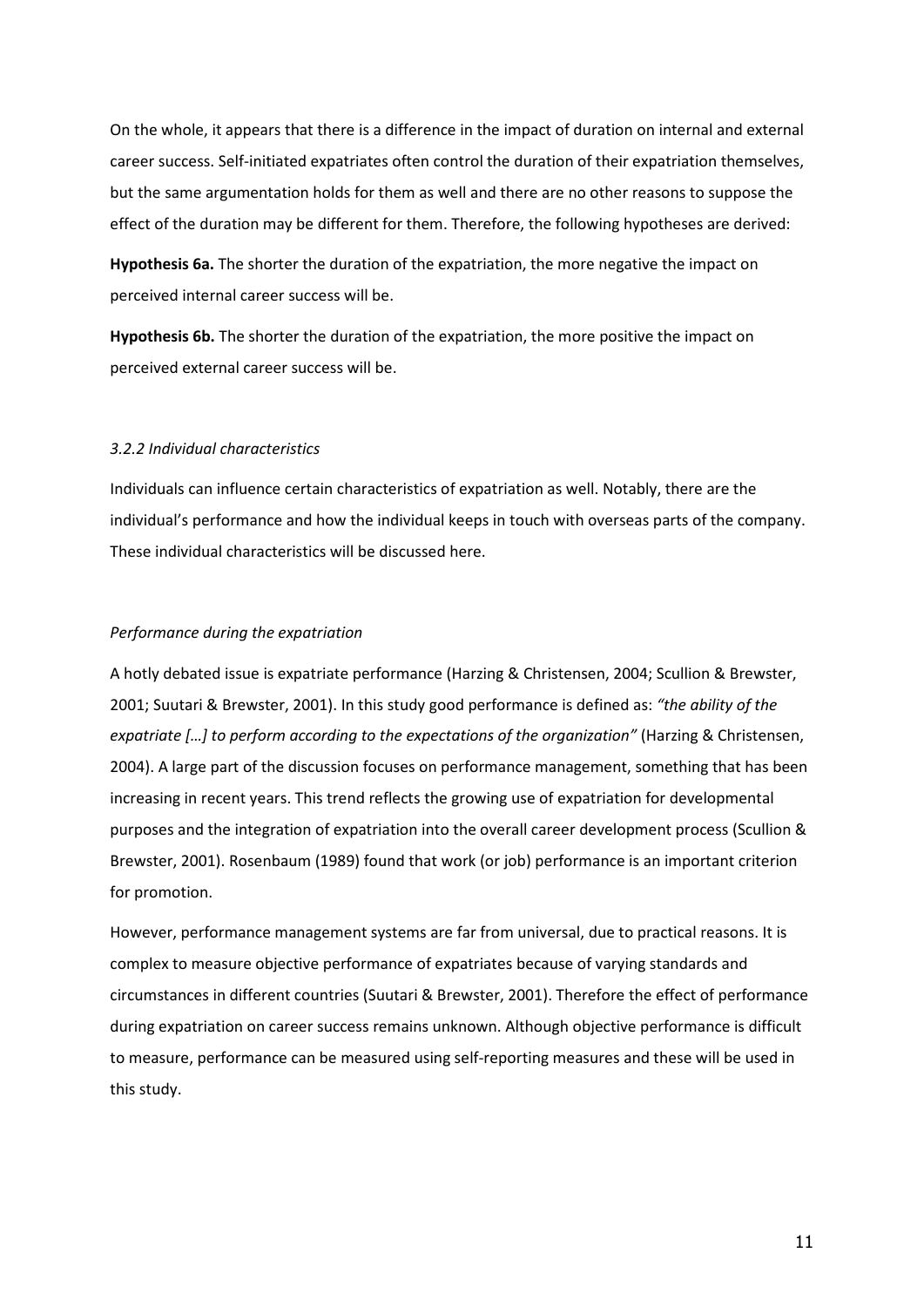Considering that expatriation is often used for developmental purposes of employees and that performance is an important criterion for promotion, the following hypotheses are derived:

**Hypothesis 7a.** The better the performance of an individual during the expatriation, the more positive the impact on perceived internal career success will be.

**Hypothesis 7b.** The better the performance of an individual during the expatriation, the more positive the impact on perceived external career success will be.

#### *Contact with parent organization*

For traditional expatriates contact with the parent organization during their expatriation is important for their career success (Suutari & Brewster, 2001). For self-initiated expatriates this is a non-existent issue, and so they are not included in this hypothesis. So far the effects of contact with the parent organization have not been widely researched, and little is known about the effects. A lack of contact (out of sight – out of mind) seems harmful to an expat's career success (Suutari & Brewster, 2001). However, the authors found that communication in their sample was extensive, and expatriates found the contact frequency sufficient. The more contact expatriates had, the more satisfied they were. Baruch & Altman (2002) studied the impact of maintaining relations with the parent organization and support from the parent organization. They showed that the maintenance of these relations and receiving support are positively related to the success of the expatriation.

Although the above studies did not study the relation between contact with the parent organization and the career success of the individual, it shows that individuals find the contact with colleagues at home important. The positive impact on the success of the expatriation hints that maintaining contact is also important to the company. It is expected that more contact with the parent organization will lead to more perceived external career success. There are no clues that more contact with the parent organization would lead to changes in perceived internal career success and therefore the following hypothesis is derived:

**Hypothesis 8.** The more contact an individual on expatriation has with the parent organization, the more positive the impact on perceived external career success will be.

#### *Networking mechanisms*

When working as an expat, individuals are likely to see a change in their social capital. The networks of expatriates are likely to extend and split into global, home and host contacts (Doherty &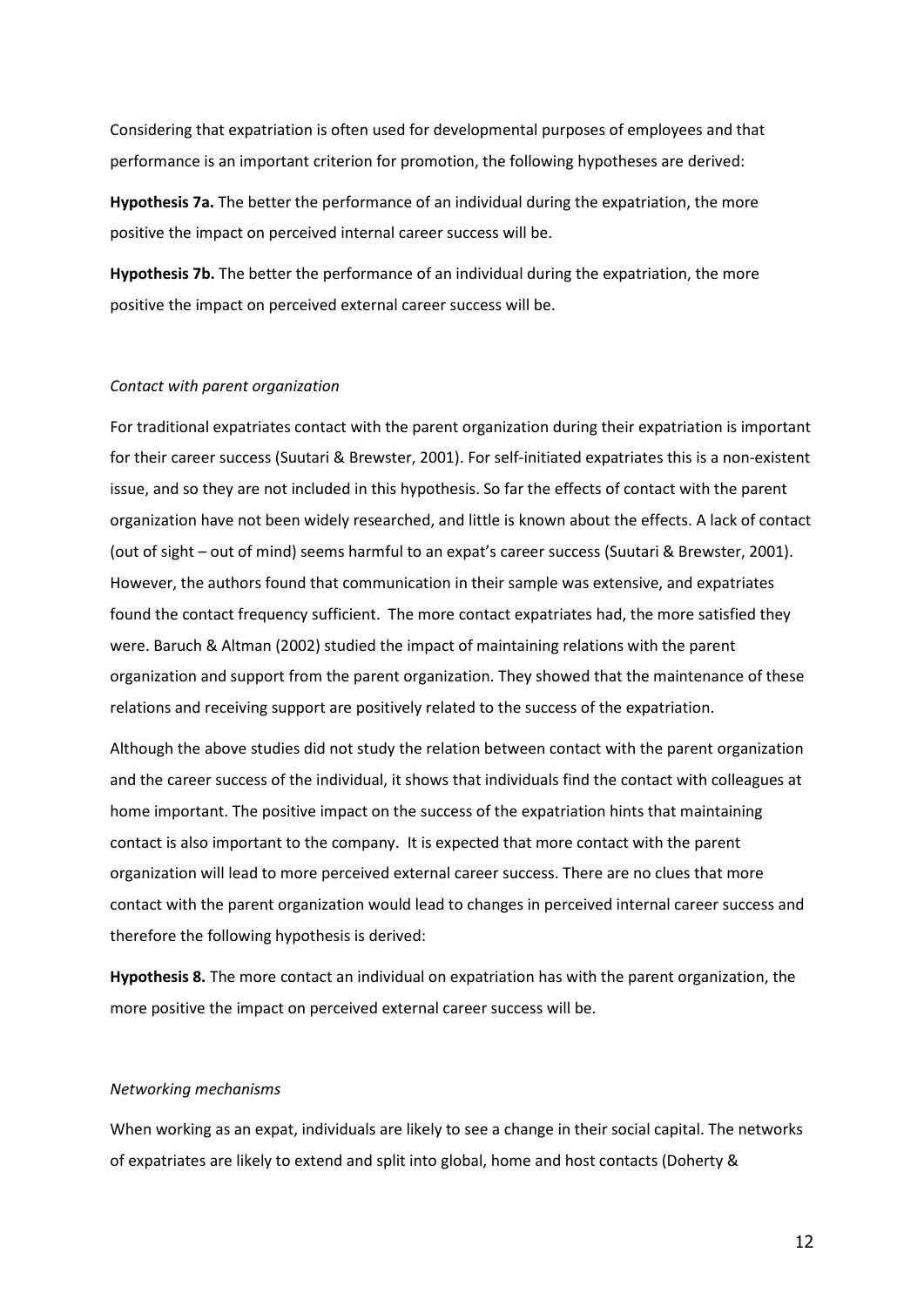Dickmann, 2008). Doherty & Dickmann (2008) argue that expatriates have more access on a daily basis to senior hierarchical levels, and have more contacts outside the organization in the new location. However, there is a potential loss of network contacts in the home country. Depending on the importance of the different types of contacts (global, home or host), the effect on career success may not be positive. Stahl & Cerdin (2004) noticed that as a solution organizations set up formal networks that allow expatriates to maintain contact with key people in the organization, which help successful career-pathing and repatriation. Dickmann & Doherty (2008) also found that formal networking mechanisms have a positive impact on the career success of the individual. When networking activities are organized they are likely to be beneficial for both the perceived internal and external career success, leading to the following hypotheses:

**Hypothesis 9a.** The more networking mechanisms are offered during the expatriation, the more positive the impact on perceived internal career success will be.

**Hypothesis 9b**. The more networking mechanisms are offered during the expatriation, the more positive the impact on perceived external career success will be.

#### *3.2.3 Covariates*

Five covariates are used in the analyses of this study. First, two demographic variables are included as covariates. Since the age and gender of the expatriate may be related to perceptions of career success (Eby et al., 2003) these variables are used as covariates.

Likewise, previous international experience and the number of years of international experience are used as covariates. We expect that previous experience, and more years of international experience positively affect perceived internal and external career success. If experienced expatriates were not satisfied with the career success they achieved after their expatriation or during their current expatriation, they would be unlikely to expatriate again or continue their expatriation.

Finally, in the literature two types of expatriates are distinguished: the traditional expatriate that is sent abroad by his or her company, and the self-initiated expatriate that chooses to apply for a job abroad. Suutari & Brewster (2000) found that both types of expatriates expected that their international experience will have a positive influence on their future career. However, self-initiated expatriates were less optimistic that their international experience is valued by future employers (Suutari & Brewster, 2000). This may cause a higher perceived internal career success for selfinitiated expatriates and a higher perceived external career success for traditional expatriates.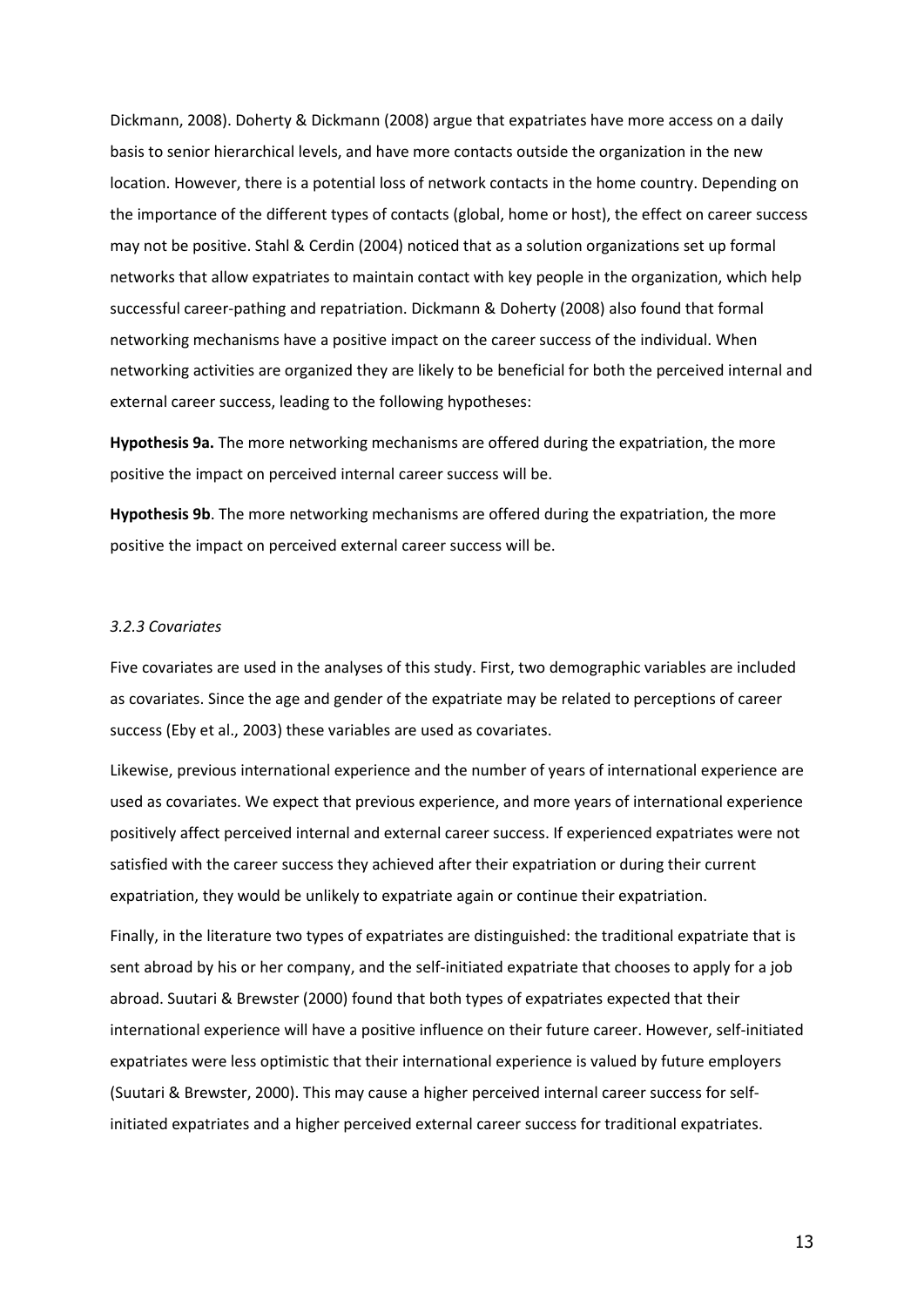# **4. Methods**

#### *4.1 Participants*

An online questionnaire was used to collect the data. A draft version of the questionnaire was first presented to two expatriates during two pilot interviews. Both expatriates were living and working in the Netherlands, one with an international non-profit organization and one with a multinational company with headquarters in the Netherlands. They were asked to fill out the draft questionnaire and asked for their opinion on the clarity and the design of the questionnaire, and if they missed any answering options. Remarks were incorporated in the final questionnaire and useful additions to the various company programmes for expatriates were also added to the questionnaire.

A link to the questionnaire was placed on two websites of social expatriate clubs in the Netherlands (www.clubscandinavia.com, www.icenl.org) and a message including this link was sent with three newsletters of expatriate organizations (Connect International, Expat Centre Amsterdam and Elynx). Through the network sites Hyves and Facebook the message including the link was sent to acquaintances and placed on the walls of the public Facebook groups 'I am an Expat' and 'I am an Expat in the Netherlands'. Because of the unknown background of the respondents two selection questions ("Are you currently living abroad?" and "Are you currently working abroad?") were included in the questionnaire to make sure only real expatriates filled out the questionnaire. Both questions had to be answered with "yes" before a respondent gained access to the rest of the questionnaire.

With this method of data collection it is impossible to count the number of people that saw the link to the questionnaire, and thus to measure the non-response. However, 138 people approached the link to the questionnaire, of which 104 (75,4%) filled out the questionnaire. For the purpose of the present study people that did not live and work abroad were excluded, leaving a sample of 73 respondents (N=73).

Of the respondents 64% were male and 36% were female. The age of the respondents differed from 23 years to 62 years, with the average age being 35,8 years. 86% of the respondents had a University Bachelor's degree or higher. A large percentage (68%) of the respondents were self-initiated expatriates, 32% were traditional expatriates, i.e. there were sent abroad by their company.

66% of the respondents had previous work-related international experience, and including their current expatriation the average international experience of the respondents was 6 years. A broad range of in total 26 nationalities were represented in the sample: varying from South African to Australian, Tunesian, British and Dutch. The respondents worked in 11 different countries. Varying types of industries and occupations were represented as well.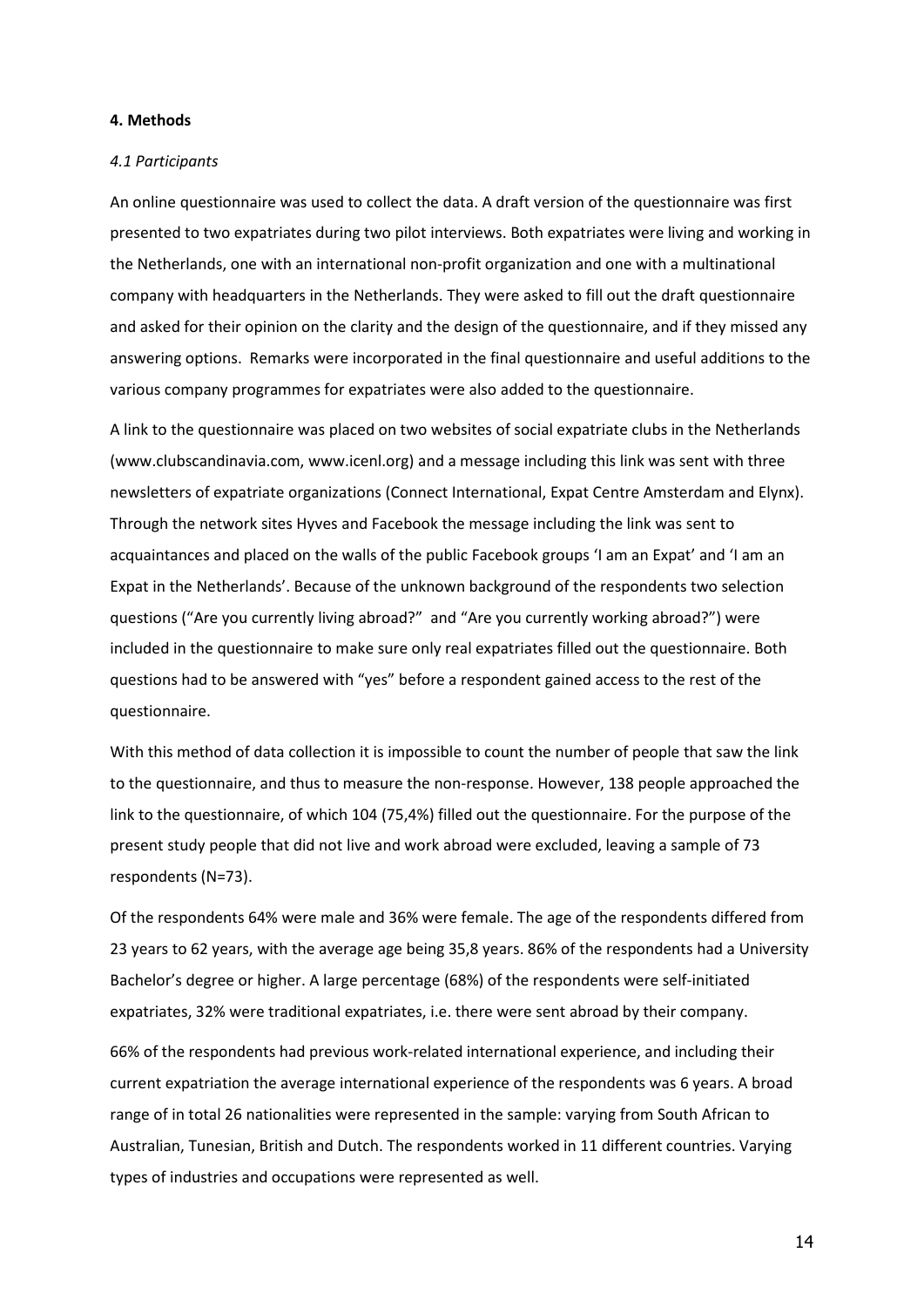Overall, the present study involves a varied and unique sample: a large number of nationalities, with a large variance in age and both self-initiated and traditional expatriates. The respondents work in various industries, for example in education, energy and utilities, the public sector or banking and financial services. They have varying occupations, for example in sales and marketing, research and development, IT, engineering, general management or accounting.

#### *4.2 Measures*

The complete questionnaire was in the English language, and was the same for all respondents (including Dutch nationals). Reliability analysis was performed on the scales.

#### *4.2.1 Internal and External Career Success*

To measure career success the research instruments of Greenhaus, Parasuraman & Wormley (1990) and Eby et al. (2003) were used. Perceived *internal career success* was measured using a five-item measure developed by Greenhaus et al. (1990) (sample item: 'I am satisfied with the success I have achieved in my career'). The respondents were asked in how far they agreed with the statements on a 5-point Likert scale, ranging from 1 = "strongly disagree" to 5 "strongly agree". The α coefficient was .88, the same as the α coefficient found by Greenhaus et al. (1990).

*External career success* was measured by using the six-item measure of Eby et al. (2003) (sample items: 'There are many opportunities available for me in my company' and 'I could easily obtain a comparable job with another employer'). Respondents were asked in how far they agreed with the statements on a 5-point Likert scale, ranging from 1 = "strongly disagree" to 5 "strongly agree". Eby et al. (2003) reported an α coefficient of .74, in the present study an α coefficient of .75 was found.

The number of *career management programmes* was measured by asking respondents to indicate which programmes were used by their company. A list of possible programmes was given (composed by all programmes named in the literature and given by respondents in the pilot interviews), including an 'other, namely' option. A total of 8 career management programmes (including the 'other'-option) was presented. Respondents could indicate which programme was offered to them by their company. Of the programmes that were checked, the respondent was asked to rate the quality on a 5-point scale ranging from  $1 =$  "very poor" to  $5 =$  "very good".

The number of *expectation management programmes* was measured by asking respondents to indicate which programmes were used by their company. A list of possible programmes was given (composed by all programmes named in the literature and given by respondents in the pilot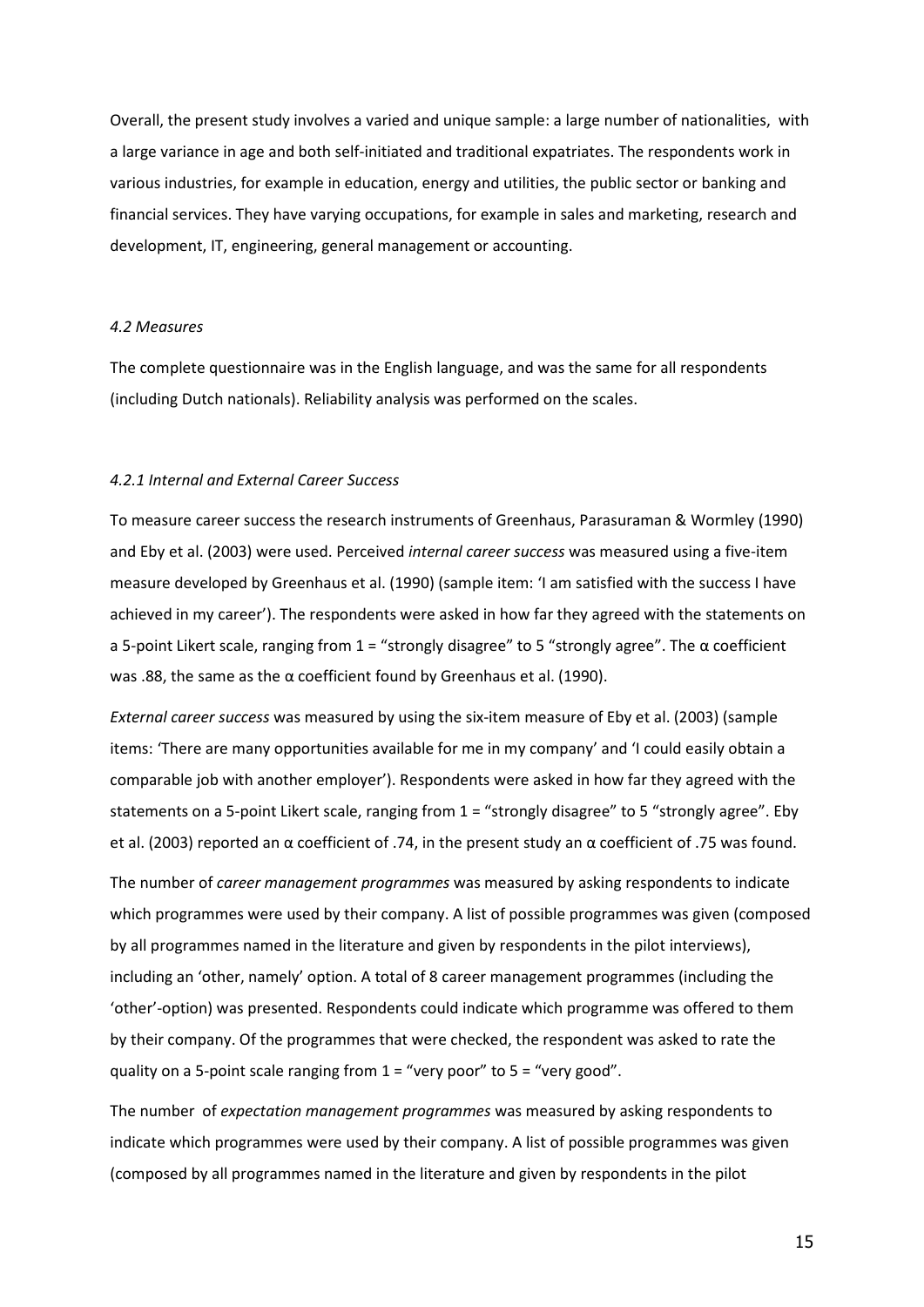interviews), including an 'other, namely' option. A total of 7 expectation management programmes (including the 'other'-option) was presented. Respondents could indicate which programme was offered to them by their company. Of the programmes that were checked, the respondent was asked to rate the quality on a 5-point scale ranging from  $1 =$  "very poor" to  $5 =$  "very good".

The number of *pre-departure programmes* was measured by asking respondents to indicate which programmes were used by their company. A list of possible programmes was given (composed by all programmes named in the literature and given by respondents in the pilot interviews), including an 'other, namely' option. A total of 13 pre-departure programmes (including the 'other'-option) was presented. Respondents could indicate which programme was offered to them by their company. Of the programmes that were checked, the respondent was asked to rate the quality on a 5-point scale ranging from  $1 =$  "very poor" to  $5 =$  "very good".

The number of *repatriation programmes* was measured by asking respondents to indicate which programmes were used by their company. A list of possible programmes was given (composed by all programmes named in the literature and given by respondents in the pilot interviews), including an 'other, namely' option. A total of 11 repatriation programmes (including the 'other'-option) was presented. Respondents could indicate which programme was offered to them by their company. Of the programmes that were checked, the respondent was asked to rate the quality on a 5-point scale ranging from  $1 =$  "very poor" to  $5 =$  "very good".

The *cultural similarity* in the home and host country was measured using Hofstede's (1991) dimensions of cultural differences. Hofstede distinguishes five dimensions of culture: Power Distance Index (PDI), Individualism (IDV), Masculinity (MAS), Uncertainty Avoidance Index (UAI) and Long-Term Orientation (LTO). These dimensions cover the most fundamental and defining aspects of cultures. Hofstede scored 50 countries on the first four dimensions, and 23 on the fifth as well. Scores were given by Hofstede on a scale from 0 to 100. Since not all the home countries of the respondents are scored on the fifth dimension (Long-Term Orientation), only the scores on the first four dimensions are used. These scores were used to calculate the relative cultural difference between a respondent's home and host country.

The expected *duration* was measured in months, respondents were asked to indicate the expected duration of their current expatriation.

*Performance* was measured by using Holopainen and Björkman's (2005) self-reporting four-item measure instrument of performance (sample item: "I met the business goals that were set"). Respondents were asked in how far they agreed with the statements on a 5-point Likert scale,

16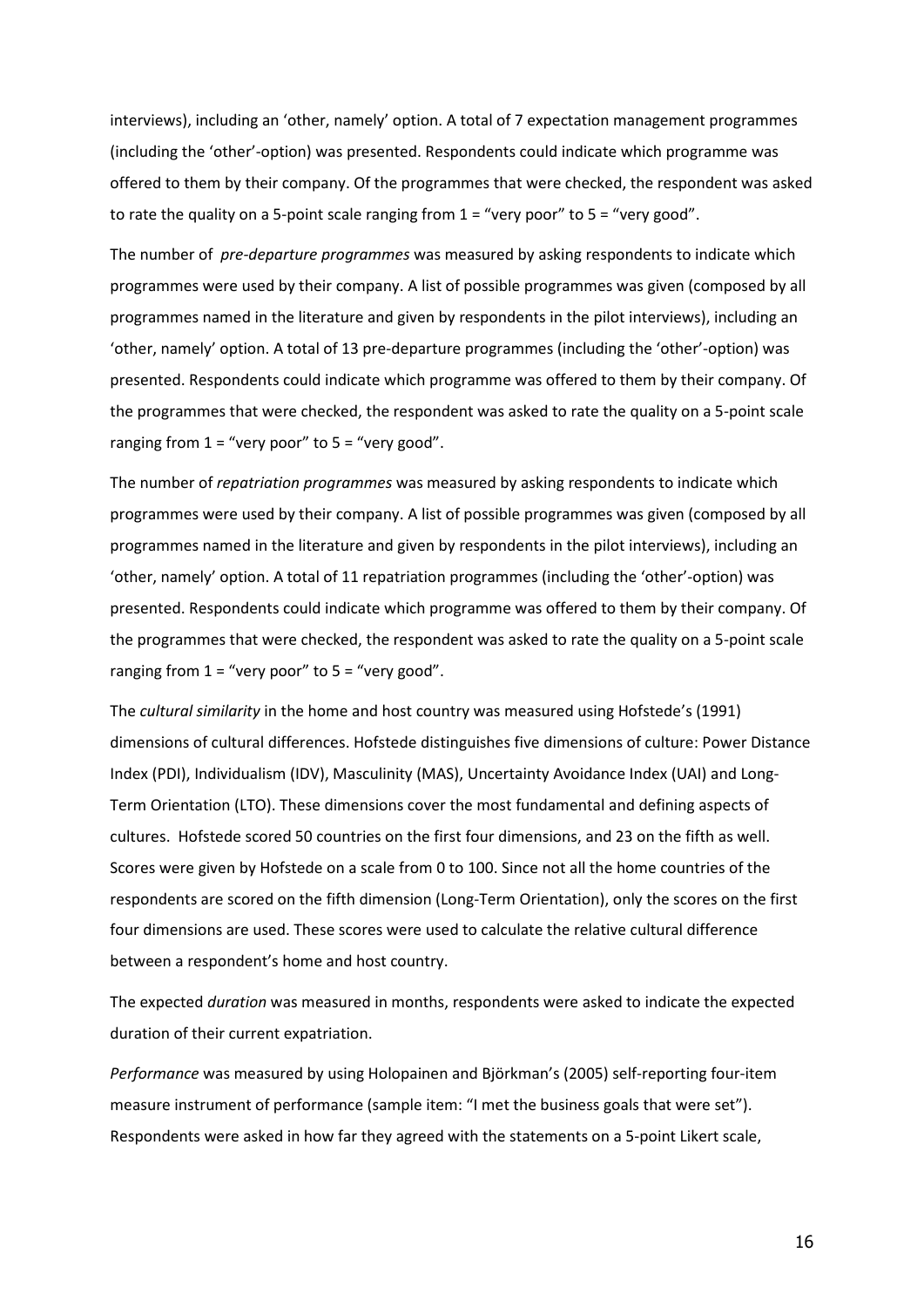ranging from 1 = "strongly disagree" to 5 "strongly agree". Holopainen and Björkman (2005) reported an α coefficient of .80. In the present study, an α coefficient of .89 was found.

*Contact with the parent organization* was measured by using the method of Suutari & Brewster (2001), measuring both the amount and type of contact. In 2001 Suutari & Brewster distinguished the categories telephone, letter, fax, and other. In the past decade the letter and fax have largely been replaced by e-mail, and so e-mail was used in the questionnaire instead of letter and fax. Face to face contact was added as a category. Respondents were asked to indicate per type of contact (telephone, e-mail, face-to-face, or other) how often they had contact with their parent organization, varying from  $1 = 'no$  contact at all' to  $5 = 'd$ aily'.

The number of *networking mechanisms* was measured by asking respondents to indicate which mechanisms were used by their company. A list of possible mechanisms was given (composed by all mechanisms named in the literature and given by respondents in the pilot interviews), including an 'other, namely' option. A total of 5 networking mechanisms (including the 'other'-option) was presented. Respondents could indicate which networking mechanism was offered to them by their company. Of the mechanisms that were checked, the respondent was asked to rate the quality on a 5-point scale ranging from  $1 =$  "very poor" to  $5 =$  "very good".

# *4.3 Data analysis*

As the first step in the data analysis the scores on the variables were converted to *Z* scores, in order to standardize the different scales.

As the next step in the data analysis the correlation coefficients between all the variables in the study were computed. The coefficients are presented in Table 1.

After the correlation coefficients were computed, regression analysis was performed to determine the influence of the variables on internal and external career success, respectively. The analysis is performed stepwise to determine the unique contribution of each group of variables. The results are presented in Table 2.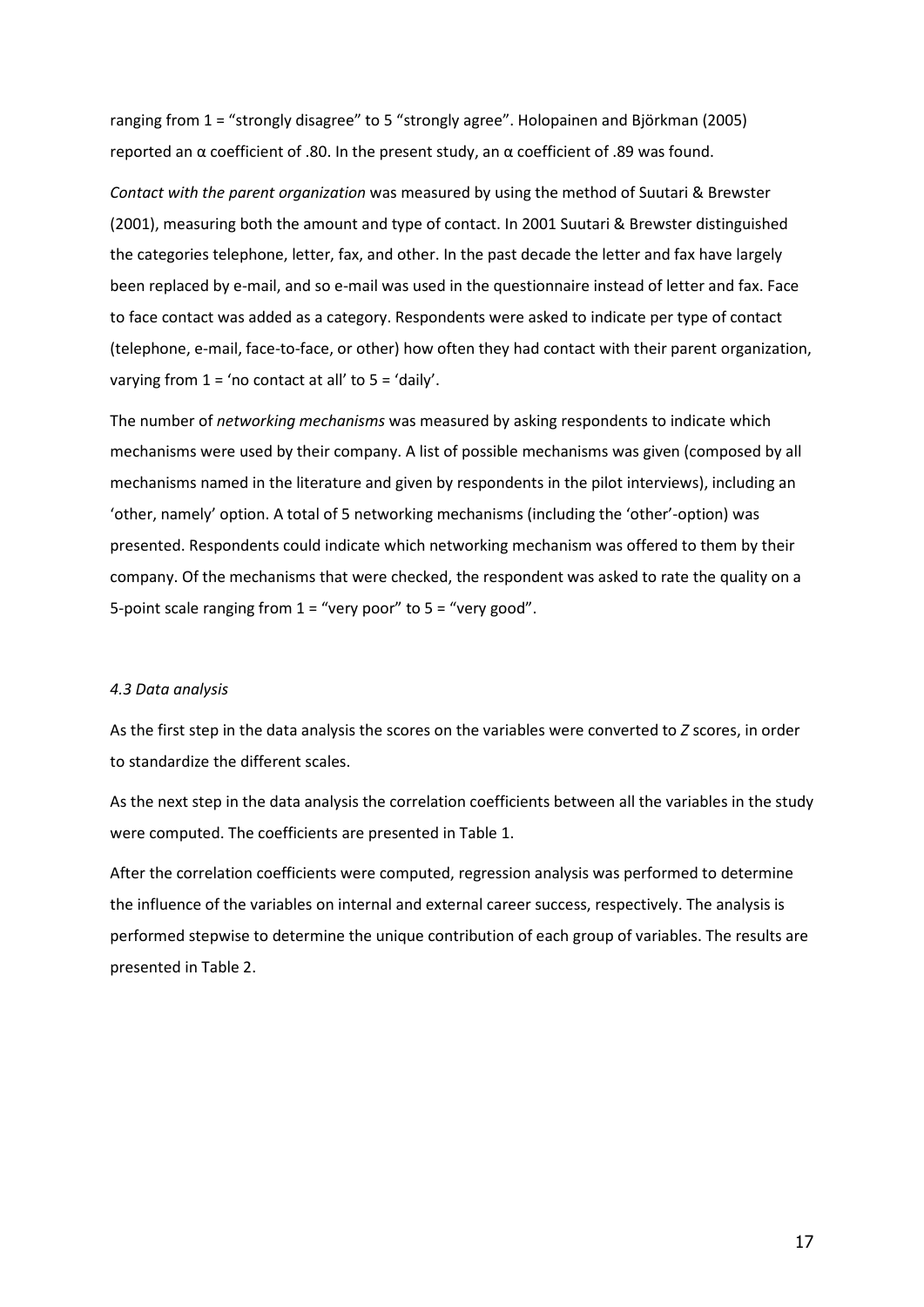| Correlation coefficients between study variables (N=73) |                         |                |                |       |                                                   |                                                                                                                                                                                                                                                                                                        |                                                                |                                                                                                                                             |                                                                       |       |                |               |                                                                                                 |                           |               |
|---------------------------------------------------------|-------------------------|----------------|----------------|-------|---------------------------------------------------|--------------------------------------------------------------------------------------------------------------------------------------------------------------------------------------------------------------------------------------------------------------------------------------------------------|----------------------------------------------------------------|---------------------------------------------------------------------------------------------------------------------------------------------|-----------------------------------------------------------------------|-------|----------------|---------------|-------------------------------------------------------------------------------------------------|---------------------------|---------------|
|                                                         | $\overline{\mathsf{C}}$ | $\mathfrak{g}$ | 4              | LN    | $\circ$                                           | $\overline{a}$                                                                                                                                                                                                                                                                                         | $\infty$                                                       | o                                                                                                                                           | $\Xi$                                                                 | $\Xi$ | 12             | $\frac{3}{2}$ | $\overline{4}$                                                                                  | $\frac{15}{2}$            | $\frac{6}{1}$ |
| 1. Internal Career Success                              | $.45***$                |                |                |       |                                                   |                                                                                                                                                                                                                                                                                                        | $30*$                                                          |                                                                                                                                             | $34**$                                                                |       |                |               | CO.                                                                                             | 3                         | $33**$        |
| 2. External Career Success                              |                         | $-0.8$         | <b>43 g 43</b> |       |                                                   |                                                                                                                                                                                                                                                                                                        |                                                                |                                                                                                                                             |                                                                       |       |                |               |                                                                                                 | g                         |               |
| 3. Age                                                  |                         |                |                | 89.77 | $16$<br>$-29$ $+8$<br>$-59$ $-8$<br>$-8$<br>$-32$ | $\begin{array}{c} 4.5 & 4.5 \\ 4.5 & 4.5 \\ 3.5 & 4.5 \\ 4.5 & 5.5 \\ 5.5 & 6.5 \\ 6.5 & 7.5 \\ 7.5 & 7.5 \\ 8.5 & 7.5 \\ 9.5 & 1.5 \\ 1.5 & 1.5 \\ 1.5 & 1.5 \\ 1.5 & 1.5 \\ 1.5 & 1.5 \\ 1.5 & 1.5 \\ 1.5 & 1.5 \\ 1.5 & 1.5 \\ 1.5 & 1.5 \\ 1.5 & 1.5 \\ 1.5 & 1.5 \\ 1.5 & 1.5 \\ 1.5 & 1.5 \\ 1.$ | $47**$<br>$04$<br>$05$<br>$07$<br>$04$<br>$04$<br>$04$<br>$04$ | $\begin{array}{cccc}\n 24 & * & * & * & * \\  45 & * & * & * & * & * \\  50 & 3 & 3 & 3 & 4 & * \\  56 & * & * & * & * & * \\  \end{array}$ | $39**$<br>.12<br>.14<br>.14<br>.42<br>.40<br>.40<br>.40<br>.40<br>.40 |       | engerangnas    | 883458464586  | $59.75$<br>$59.75$<br>$38.75$<br>$38.75$<br>$38.75$<br>$38.75$<br>$39.75$<br>$39.75$<br>$39.75$ |                           |               |
| 4. Gender                                               |                         |                |                |       |                                                   |                                                                                                                                                                                                                                                                                                        |                                                                |                                                                                                                                             |                                                                       |       |                |               |                                                                                                 |                           |               |
| 5. Previous experience                                  |                         |                |                |       |                                                   |                                                                                                                                                                                                                                                                                                        |                                                                |                                                                                                                                             |                                                                       |       |                |               |                                                                                                 |                           |               |
| 6. Years of international experience                    |                         |                |                |       |                                                   |                                                                                                                                                                                                                                                                                                        |                                                                |                                                                                                                                             |                                                                       |       |                |               |                                                                                                 |                           |               |
| 7. Expattype                                            |                         |                |                |       |                                                   |                                                                                                                                                                                                                                                                                                        |                                                                |                                                                                                                                             |                                                                       |       |                |               |                                                                                                 |                           |               |
| 8. Career management                                    |                         |                |                |       |                                                   |                                                                                                                                                                                                                                                                                                        |                                                                |                                                                                                                                             |                                                                       |       |                |               |                                                                                                 |                           |               |
| 9. Expectation management                               |                         |                |                |       |                                                   |                                                                                                                                                                                                                                                                                                        |                                                                |                                                                                                                                             |                                                                       |       |                |               |                                                                                                 |                           |               |
| 10. Pre-departure programmes                            |                         |                |                |       |                                                   |                                                                                                                                                                                                                                                                                                        |                                                                |                                                                                                                                             |                                                                       |       |                |               |                                                                                                 | 9 8 8 9 8 9 9 9 9 9 9 9 9 |               |
| 11. Repatriation programmes                             |                         |                |                |       |                                                   |                                                                                                                                                                                                                                                                                                        |                                                                |                                                                                                                                             |                                                                       |       | $\overline{1}$ |               |                                                                                                 |                           |               |
| 12. Cultural similarity                                 |                         |                |                |       |                                                   |                                                                                                                                                                                                                                                                                                        |                                                                |                                                                                                                                             |                                                                       |       |                |               |                                                                                                 |                           |               |
| 13. Duration                                            |                         |                |                |       |                                                   |                                                                                                                                                                                                                                                                                                        |                                                                |                                                                                                                                             |                                                                       |       |                |               |                                                                                                 |                           |               |
| 14. Performance                                         |                         |                |                |       |                                                   |                                                                                                                                                                                                                                                                                                        |                                                                |                                                                                                                                             |                                                                       |       |                |               |                                                                                                 |                           |               |
| 15. Contact with parent                                 |                         |                |                |       |                                                   |                                                                                                                                                                                                                                                                                                        |                                                                |                                                                                                                                             |                                                                       |       |                |               |                                                                                                 |                           |               |
| organization                                            |                         |                |                |       |                                                   |                                                                                                                                                                                                                                                                                                        |                                                                |                                                                                                                                             |                                                                       |       |                |               |                                                                                                 |                           | $\cdot$ 18    |
| 16. Networking mechanisms                               |                         |                |                |       |                                                   |                                                                                                                                                                                                                                                                                                        |                                                                |                                                                                                                                             |                                                                       |       |                |               |                                                                                                 |                           |               |
| $* p < .05$                                             |                         |                |                |       |                                                   |                                                                                                                                                                                                                                                                                                        |                                                                |                                                                                                                                             |                                                                       |       |                |               |                                                                                                 |                           |               |
| p < 01                                                  |                         |                |                |       |                                                   |                                                                                                                                                                                                                                                                                                        |                                                                |                                                                                                                                             |                                                                       |       |                |               |                                                                                                 |                           |               |

Table 1

18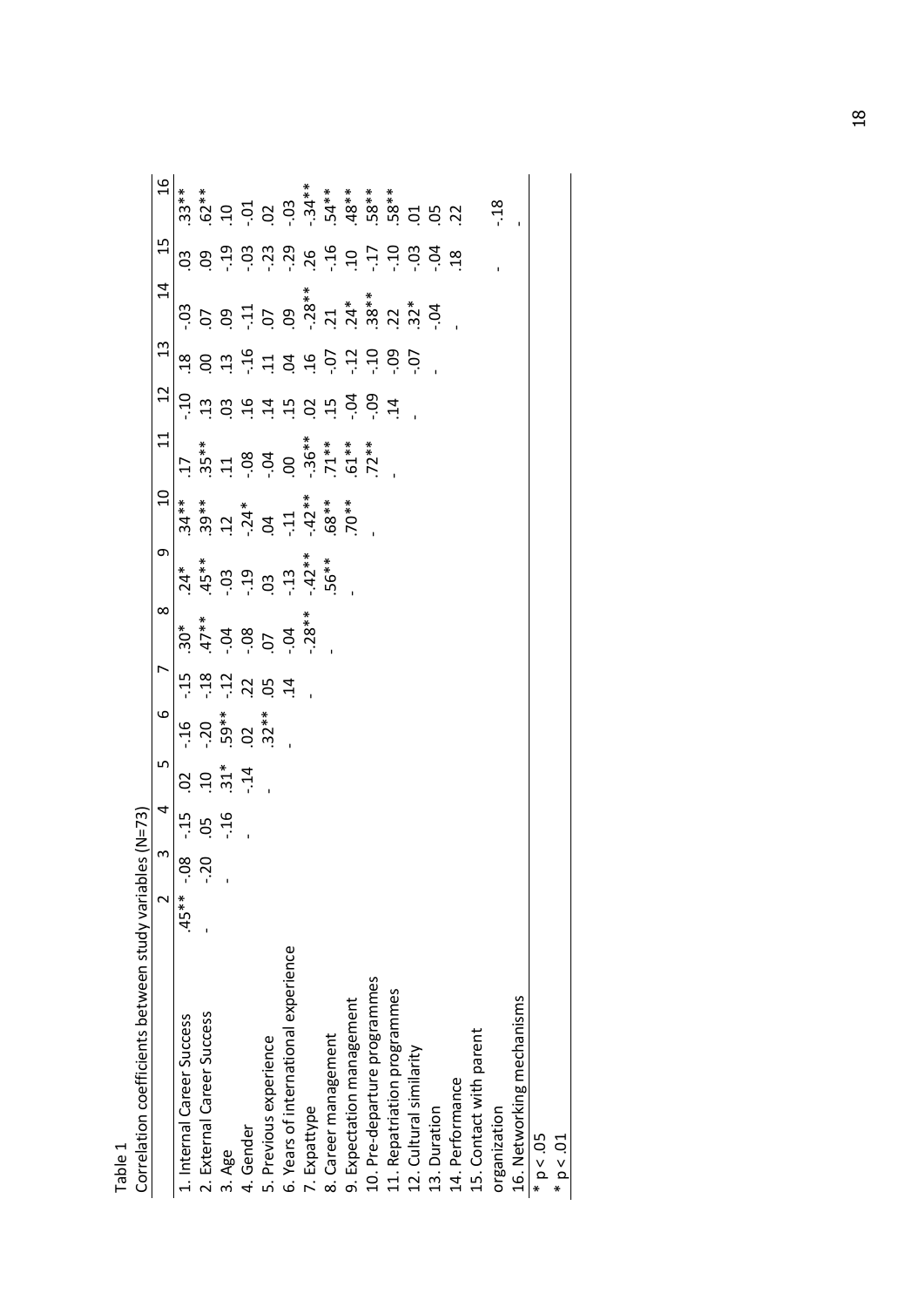# Table 2

Summary of regression analysis of variables predicting internal and external career success  $(N = 73)$ 

|    | Variables                     | Internal career success | External career success |
|----|-------------------------------|-------------------------|-------------------------|
|    |                               | $\beta$ coefficient     | β coefficient           |
|    | Covariates                    |                         |                         |
| 1. | Age                           | $-.15$                  | $-0.08$                 |
|    | Gender                        | $-0.19$                 | $-.10$                  |
|    | Previous international        |                         |                         |
|    | experience                    | .15                     | .43                     |
|    | Years of international        |                         |                         |
|    | experience                    | $-.01$                  | .00.                    |
|    | Expattype                     | $-.03$                  | $-.07$                  |
|    | Adjusted R <sup>2</sup>       | $-.05$                  | $-.02$                  |
|    | Organizational variables      |                         |                         |
| 2. | Career management             | .15                     | .40                     |
|    | <b>Expectation management</b> | .12                     | $-.05$                  |
|    | Pre-departure programmes      | .41                     | $-.45$                  |
|    | Repatriation programmes       | $-.39$                  | .12                     |
|    | Cultural similarity           | .09                     | $-0.08$                 |
|    | Duration                      | .20                     | .44                     |
|    | Individual variables          |                         |                         |
|    | Performance                   | $-0.32$                 | $-14$                   |
|    | Contact with parent           |                         |                         |
|    | organization                  | not tested              | $.61*$                  |
|    | Networking mechanisms         | .20                     | $.61*$                  |
|    | Total adjusted $R^2$          | .06                     | $.62*$                  |

# $*p < .05$

*Note.* Each analysis is performed in two steps. First, the covariates age, gender, previous experience, years of international experience and the expatriate type are entered in the first step. In the next step, the other variables are entered after the covariates have been included in the regression equation.

# **5. Results**

As presented in Table 1, the correlation coefficients show that some of the predictor variables are higher than .50, indicating there might be multicollinearity present in the regression analyses. However, the variables that show a strong correlation coefficient are the programmes offered to expatriates by their companies. It seems logical that if a company offers one programme, there is a good chance it offers another programme as well. The programmes can still be very different in their effect on career development, therefore the variables are separately included in the regression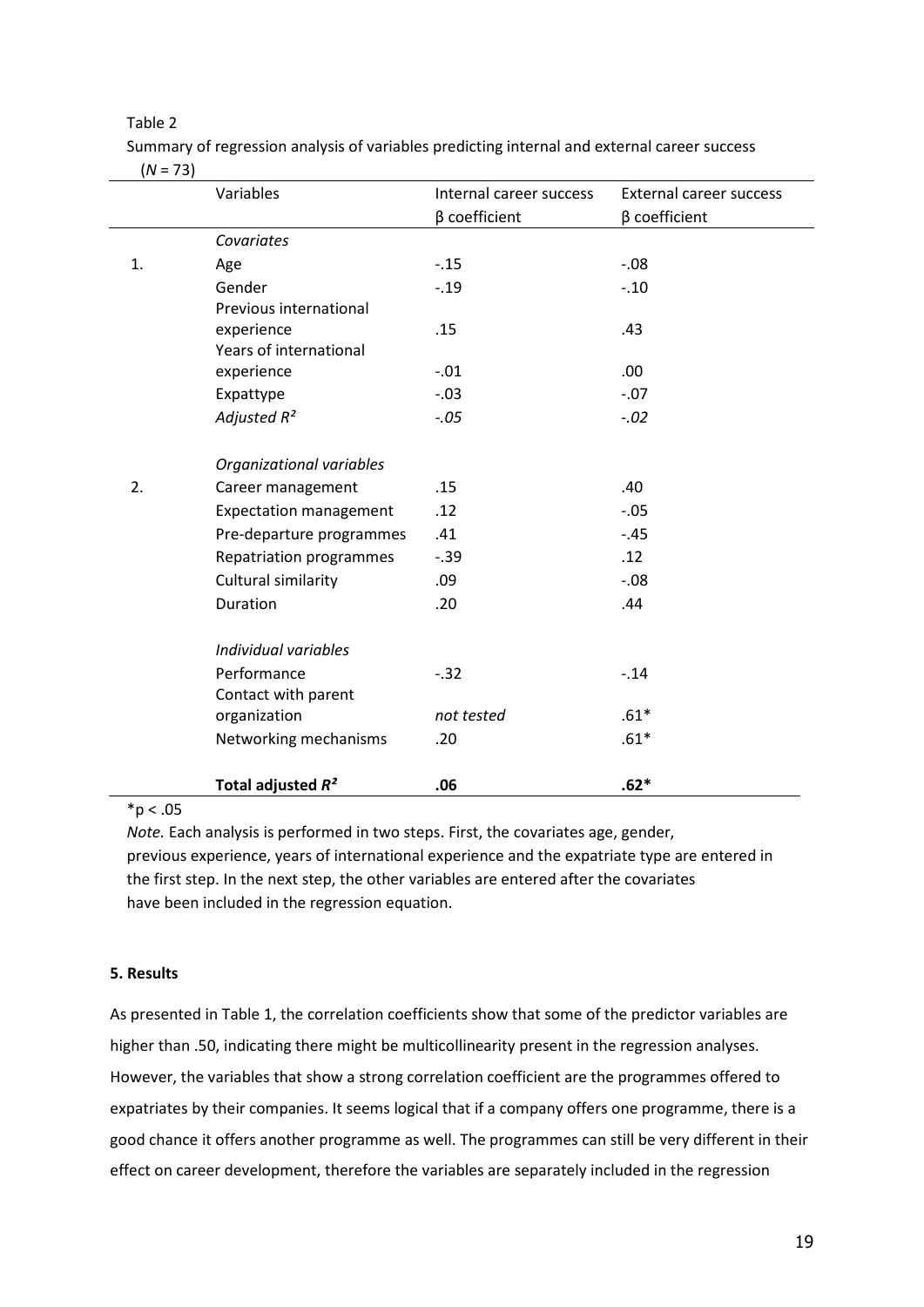analyses. The direction of the correlation coefficients shows no surprises. Only the small negative correlation between performance and internal career was not expected.

The results of the regression analyses are presented in Table 2. They show a big difference in predicted proportion of variance for internal career success (*R²* = 0.06) and external career success (*R²* = 0.62). Moreover, the total proportion of explained variance for internal career success was not significant, whereas the proportion of explained variance for external career success was significant (*p* < .05). In more detail Tabel 2 shows that the covariates, age, gender, previous international experience and years of international experience, did not significantly affect internal or external career success.

The variables at the organizational level, hypotheses 1 to 6, were tested in the next step. Career management programmes have, as predicted in hypotheses 1a and 1b, a positive effect on both internal and external career success. However, this effect is not significant. Expectation management programmes also have, as predicted in hypothesis 2a, a positive effect on internal career success. But contrary to what was expected in hypothesis 2b a negative effect was found on external career success. Again, the effects are not significant.

With respect to pre-departure programmes a large positive effect is found on internal career success, as expected in hypotheses 3a. A large negative effect on external career success is found, contrary to what was expected in hypotheses 3b. Although these effects are not significant, the large effects are remarkable.

With regard to repatriation programmes a negative effect was found on internal career success, as opposed to what was expected in hypothesis 4a. A positive effect on external career success was found. None of these effects are significant. The rating of the repatriation programmes does not significantly affect internal or external career.

Cultural similarity has a small positive impact on internal career success, and a small negative effect on external career success, as expected in hypotheses 5a and 5b. The effects are not significant.

For the duration of the expatriation a positive effect is found for both internal and external career success. This is unlike what was expected in hypothesis 6a, but confirming the direction of hypothesis 6b. Again, the effects are not significant.

The variables at the individual level (hypotheses 7-9) show some interesting results. The performance of the expatriate has a negative effect on internal career success, as opposed to what was expected in hypothesis 7a. It also, unexpectedly, negatively impacts external career success, but both effects are not significant.

20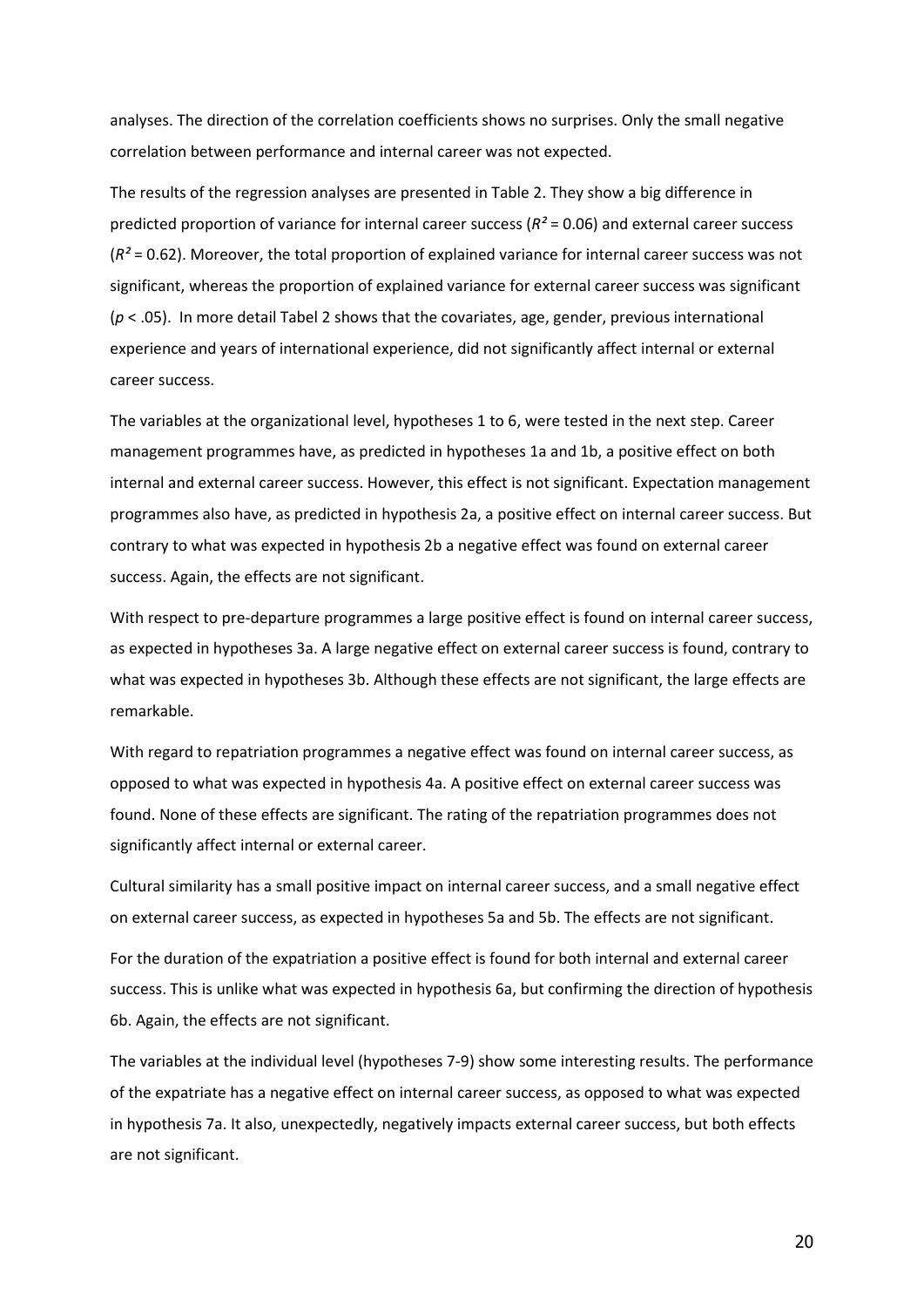As for contact with the parent organization, this has a significant and large positive impact on external career success, thereby confirming hypothesis 8.

Networking mechanisms have a significant positive impact on external career success, thereby confirming hypothesis 9b. Networking mechanisms also have a positive effect on internal career success, however, this effect is not significant.

Overall, the tested variables combined help to explain a large proportion of the variance in external career success. Remarkably, the proportion explained variance in internal career success is very small and not significant.

#### **6. Discussion**

The present study has focused on the influence of different characteristics of expatriation on the career success of expatriates. At the *organizational level* some remarkable results, although not significant, were found. First of all, not all the programmes companies offer to expatriates have a positive effect on perceived career success, and the effects also differ for internal and external career success. No fundamental impact of organizational policies and practices on perceived career success are found. This finding is opposite to Dickmann & Doherty's (2008) findings, that showed a fundamental impact of organizational policies and practices on individual perceptions of career advancement. To make sure the quality of the policies did not influence the impact of these policies on perceived career success a post-hoc regression analysis was performed, which showed that the perceived quality of the programmes did not influence this impact.

Second, the similarity of the culture in home and host country indeed seems to positively affect internal career success, and negatively affect external career success. Finally, the duration of the expatriation appears to have a positive effect on both internal and external career success. Further research is needed to confirm these results.

At the *individual level* interesting results were found as well. Contrary to what we expected, performance seems to negatively influence perceived career success. Both contact with the parent organization and networking mechanisms have a large significant positive effect on perceived external career success. Networking mechanisms also appear to have a positive effect on perceived internal career success.

Overall, the total proportion explained variance of perceived internal career success is very low, and the studied characteristics do not seem to play a major role for the expat's perceived internal career success. For external career success, however, a large proportion of the variance can be explained by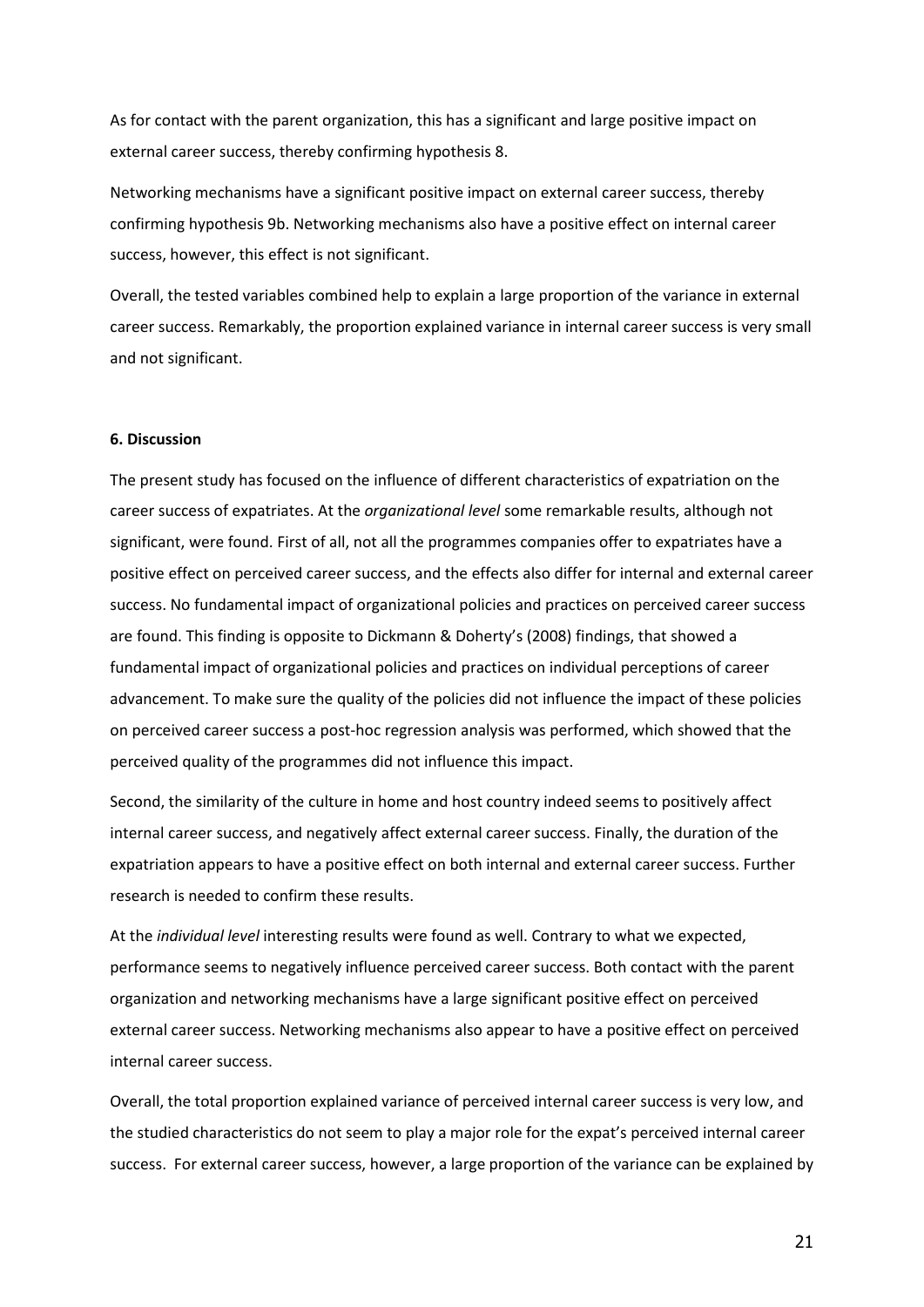the studied variables. It appears that the individual characteristics of expatriation, and more specifically the network mechanisms and the contact with the parent organization, have the highest influence on the perceived career success of expatriates. The organizational characteristics, such as the programmes offered to the expat, seem less important.

### *6.1 Alternative explanations for the findings*

The study produced some unexpected findings. The most prominent example being that the studied characteristics of expatriation did not significantly influence the perceived internal career success. It is possible that the internal career success is more influenced by personal factors, not related to the expatriation. The regression analysis showed some high  $\beta$ 's, which indicates that with a larger sample these could become significant.

Moreover, the programmes companies offer to expatriates had no significant effect on the perceived internal and external career success. This could be due to the fact that not all companies offer these programmes to their expatriates. This resulted in a large number of respondents that had no programmes offered to them. Therefore, the variance in the answers was low, which could be an explanation for the few significant results in the regression analyses.

However, the direction of some of the effects is remarkable. The pre-departure programmes offered seem to have a positive effect on perceived internal career success, as expected, but they appear to have a negative impact on perceived external career success. Repatriation programmes, on the contrary, have a negative effect on internal career success, and a positive effect on external career success. There are no logical explanations for these findings, and further research is necessary.

Furthermore, the duration seems to have a positive effect on both internal and external career success, where it was only expected for the former. An explanation could be that expatriates that expect companies to value their international experience, value a longer international experience, and that they don't see the side-effects of a longer duration.

At the individual level there was also a surprising result: performance seems to negatively effect perceived career success. Although the results were not significant, further research is needed to find out the cause of this finding.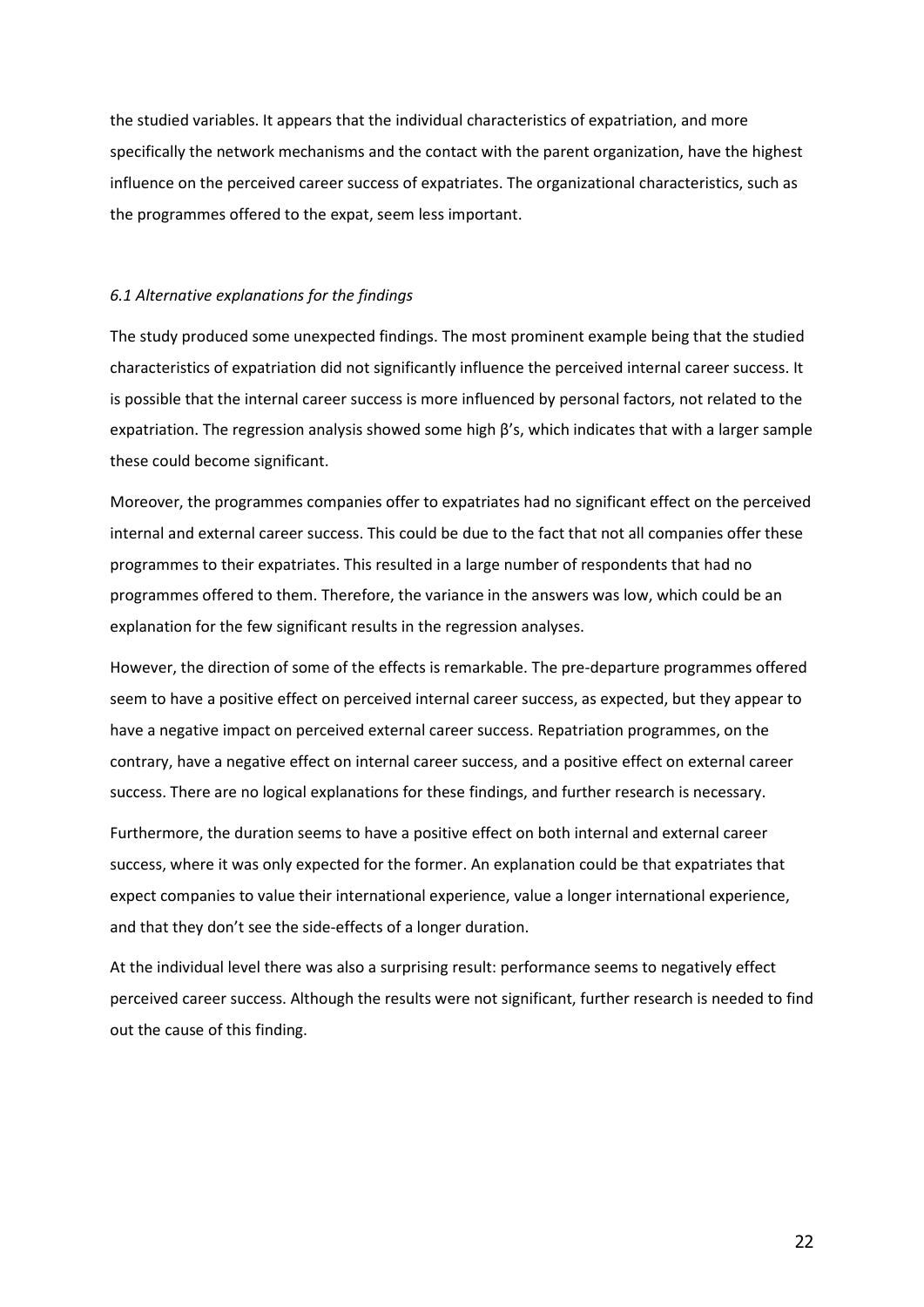#### *6.2 Limitations of the present study and suggestions for future studies*

The present study has a few limitations which should be discussed. The most important one being that it could only look at *perceived* career success. The actual career success has not been researched here, and it will be valuable for future studies to study ex-expatriates who have experience with their career success after expatriation. In order to see if expectations about career success match the reality, a longitudinal design would be preferable in a future study. In such a design expatriates can be followed during the whole expatriation cycle: from preparations to repatriation. It would provide a possibility to measure the actual influence on internal and external career success. There have been more calls for such a study (Doherty & Dickmann, 2008; Bonache et al., 2001; Stahl et al., 2002) and it would certainly add to our understanding of the impact of expatriation on career success.

Another limitation of the present study is the sample. The respondents were recruited through various ways on the internet, but no direct contact details of the respondents were available. It proved difficult to reach people in this way, and reminding them in order to enlarge the sample was impossible. Also, the background of the respondents remains relatively unknown which makes alternative explanations hard to test. However, through this way of recruitment the sample became enormously varied in numerous ways. For future studies such a varied sample is preferable, but the contact possibilities of the respondents need improvement.

Finally, as a result of the sample size, very few significant results were found. Part of the lack of significant results could be explained by the fact that not all companies offer their expatriates programmes in which they can participate. This resulted in a lower variance in answers of the respondents which makes analyses more difficult. In future studies a larger sample will be needed to produce more significant results.

# *6.3 The implications of the findings*

Despite its limitations, the present study has some important implications for both theory and practice. From a theoretical perspective the findings show that there is a major difference between the influence of characteristics of expatriation on internal and external career. Where most studies look at career success from an external point of view, this study shows that looking at internal career success is important as well and can provide different results. This finding suggests that in future studies on career success and career development not only the external career, but also the internal career, should be taken into account.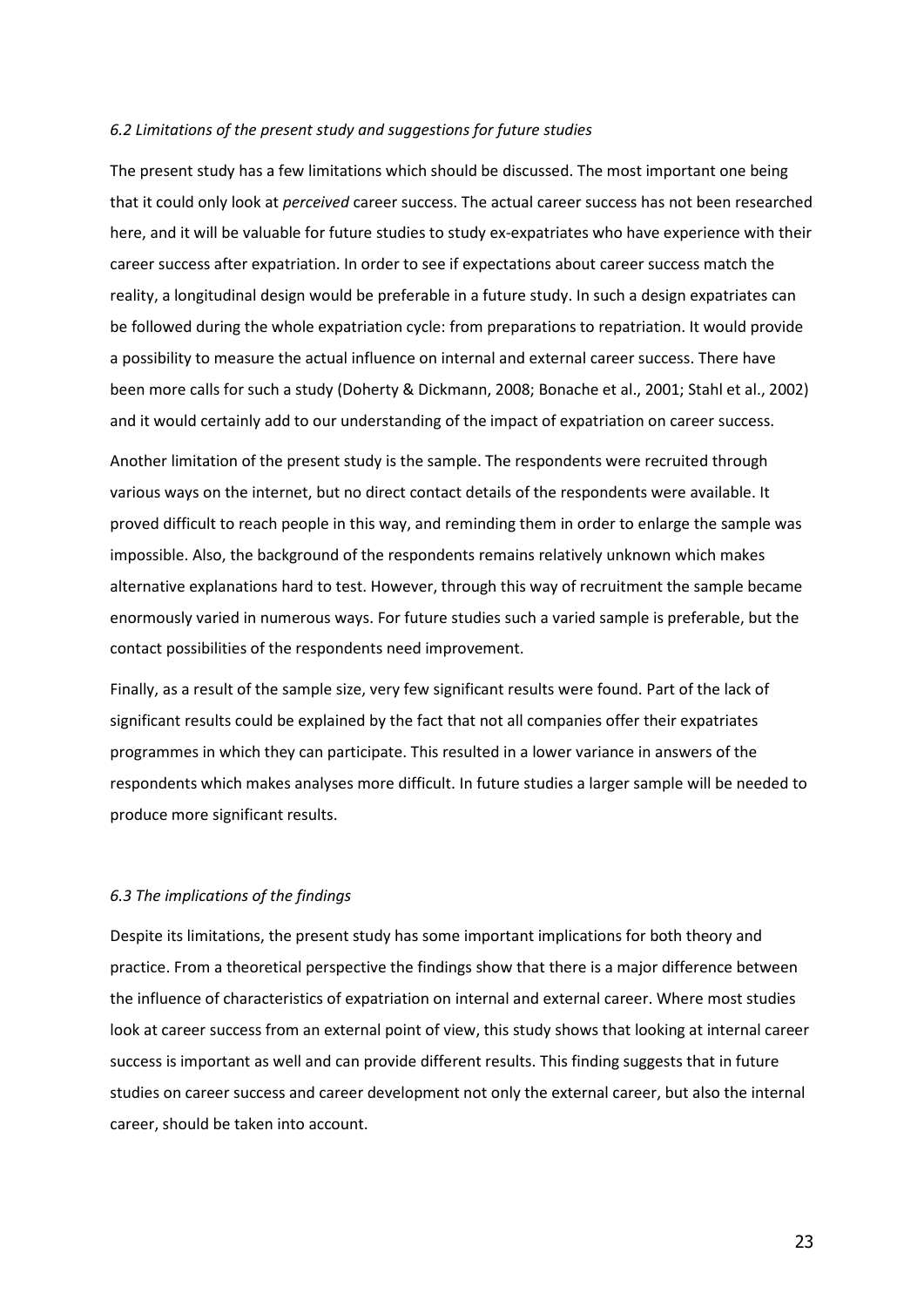Overall, organizational aspects such as company policies, cultural difference and duration seem to have less influence than originally predicted, whereas individual aspects such as network mechanisms and keeping in touch proved to be important to perceived career success. However, further research needs to be done in order to confirm these findings.

For practice, the results indicate that companies and individuals should first focus on networking and personal relations to promote perceived external career success. Companies that organize networking activities can benefit from this. For individuals it is important to keep in touch with their parent organization and to make sure their network is well cared for.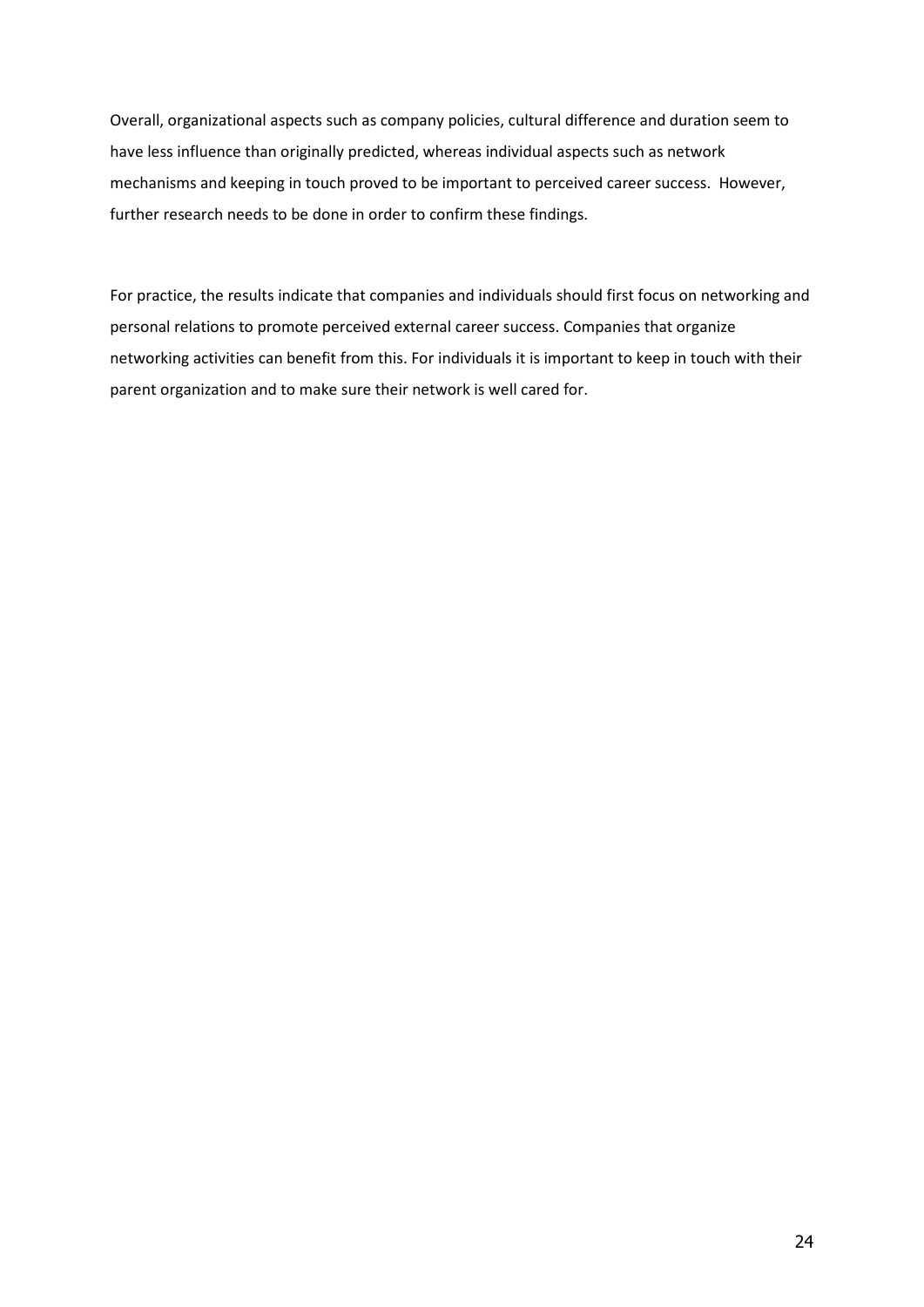# **References**

Arthur, M.B., Hall, D.T. & Lawrence, B.S. (1989). Generating new directions in career theory: the case for a transdisciplinary approach, in Arthur, M.B., Hall, D.T. & Lawrence, B.S. (Eds.) *Handbook of Career Theory* (7-25). Cambridge: Cambridge University Press.

Arthur, M.B., Khapova, S.N. & Wilderom, C.P.M. (2005). Career success in a boundaryless world. *Journal of Organizational Behaviour, 26,* 177-202.

Aryee, S., Chay, Y.W. & Chew, J. (1996). An investigation of the willingness of managerial employees to accept an expatriate assignment. *Journal of Organizational Behavior, 17,* 267-283.

Ashamalla, M.H. & Crocitto, M. (1997). Easy entry and beyond: preparing expatriates and patriates for foreign assignment success. *International Journal of Commerce and Management, 7,* 106-114.

Baruch, Y. & Altman, Y. (2002). Expatriation and repatriation in MNCs: a taxonomy. *Human Resource Management, 41,* 239-259.

Black, J.S. & Gregersen, H.B. (1999). The right way to manage expatriates. *Harvard Business Review, march/april*, 52-62.

Bonache, J., Brewster, C. & Suutari, V. (2001). Expatriation: a developing research agenda. *Thunderbird International Business Review, 43,* 2-20.

Caligiuri, P. (2006). Developing global leaders. *Human Resource Management Review, 16,* 219-228.

Castells, M. (2004). The information city, the new economy, and the network society, in Webster, F. (Ed.), *The Information Society Reader* (150-164). New York: Routledge.

Cerdin, J.L. (2008). Careers and Expatriation, in Dickmann, M., Brewster, C. & Sparrow, P. (Eds.) *International Human Resource Management. A European Perspective* (192-215). New York: Routledge.

Collings, D.G., Scullion, H. & Morley, M.J. (2007). Changing patterns of global staffing in the multinational enterprise: Challenges to the conventional expatriate assignment and emerging alternatives. *Journal of World Business, 42,* 198-213.

DeFillippi, R. & Arthur, M.B. (1994). The boundaryless career: a competency-based perspective. *Journal of Organizational Behavior, 15*, 307-324.

Derr, C.B. & Laurent, A. (1989). The internal and external career : a theoretical and cross-cultural perspective, in Arthur, M.B., Hall, D.T. & Lawrence, B.S. (Eds.) *Handbook of Career Theory* (454-471). Cambridge: Cambridge University Press.

Dickmann, M. & Doherty, N. (2008). Exploring the career capital impact of international assignments within distinct organizational contexts. *British Journal of Management*, *19,* 145-161.

Dickmann, M. & Harris, H. (2005). Developing career capital for global careers: the role of international assignments. *Journal of World Business*, *40,* 399-408.

Doherty, N., Brewster, C., Suutari, V. & Dickmann, M. (2008). Repatriation. The end or the middle?, in Dickmann, M., Brewster, C. & Sparrow, P. (Eds.). *International Human Resource Management. A European Perspective* (174-191)*.* New York: Routledge.

Doherty, N. & Dickmann, M. (2008). Capitalizing on an international career, in Dickmann, M., Brewster, C. & Sparrow, P. (Eds.). *International Human Resource Management. A European Perspective* (240-262)*.* New York: Routledge.

Eby, L., Butts, M. & Lockwood, A. (2003). Predictors of success in the era of the boundaryless career. *Journal of Organizational Behaviour, 24,* 689-708.

Feldmann, D.C. & Thomas, D.C. (1992). Career management issues facing expatriates. *Journal of International Business Studies, 23,* 271-293.

Greenhaus, J.H., Parasuraman, S. & Wormley, W.M. (1990). Effects of race on organizational experiences, job performance evaluations, and career outcomes. *The Academy of Management Journal, 33,* 64-86.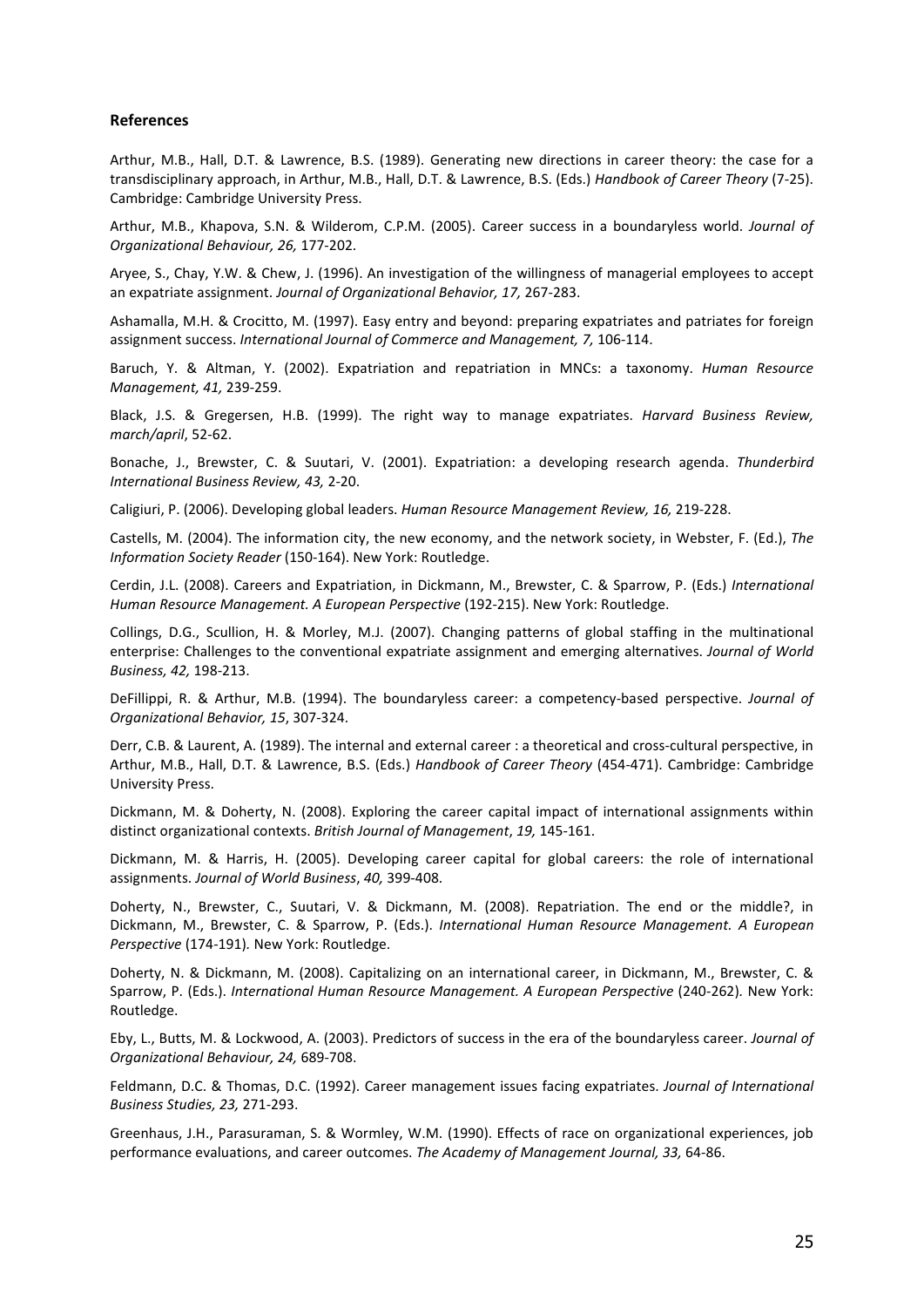Harzing, A.W.K. & Christensen, C. (2004). Expatriate failure: time to abandon the concept? *Career Development International, 9,* 616-626.

Hechanova, R., Beehr, T.A., Christiansen, N.D. (2003). Antecedents and consequences of employees' adjustment to overseas assignment: a meta-analytical review. *Applied Psychology: An International Review, 52,*  213-236.

Hofstede, G. (1991). *Cultures and Organizations. Software of the mind.* New York: McGraw-Hill.

Hofstede, G. (1994). The business of international business is culture. *International Business Review, 3,* 1-14.

Holopainen, J. & Björkman, I. (2005). The personal characteristics of the successful expatriate: a critical review of the literature and an empirical investigation. *Personnel Review, 34,* 37-50.

Inkson, K. & Arthur, M.B. (2001). How to be a successful career capitalist. *Organizational Dynamics, 30,* 48-61.

Inkson, K., Pringle, J., Arthur, M.B. & Barry, S. (1997). Expatriate assignment versus overseas experience: contrasting models of human resource development. *Journal of World Business, 32,* 351-368.

Lazarova, M.B. & Cerdin, J.L. (2007). Revisiting repatriation concerns: organizational support versus career and contextual influences. *Journal of International Business Studies, 38,* 404-429.

Mayerhofer, H., Hartmann, L.C. & Herbert, A. (2004). Career management issues for flexpatriate international staff. *Thunderbird International Business Review, 46,* 647-666.

Mayerhofer, H., Hartmann, L.C., Michelitsch-Riedl, G. & Kollinger, I. (2004). Flexpatriate assignments: a neglected issue in global staffing. *International Journal of Human Resource Management, 15,* 1371-1389.

Mezias, J.M. & Scandura, T.A. (2005). A needs-driven approach to expatriate adjustment and career development: a multiple mentoring perspective. *Journal of International Business Studies, 36,* 519-538.

Morris, M.A. & Robie, C. (2001). A meta-analysis of the effects of cross-cultural training on expatriate performance and adjustment. *International Journal of Training and Development, 5,* 112-125.

Riusala, K. & Suutari, V. (2000). Expatriation and careers: perspectives of expatriates and spouses. *Career Development International, 5:2,* 81-90.

Rosenbaum, J.E. (1989). Organization career systems and employee misperceptions, in Arthur, M.B., Hall, D.T. & Lawrence, B.S. (Eds.) *Handbook of Career Theory* (329-353). Cambridge: Cambridge University Press.

Scullion, H. & Brewster, C. (2001). The management of expatriates: messages from Europe? *Journal of World Business, 36,* 346-365.

Seibert, S.E., Kraimer, M.L. & Crant, J.M. (2001). What do proactive people do? A longitudinal model linking proactive personality and career success. *Personnel Psychology, 54,* 845-874.

Selmer, J. (2001). The preference for predeparture or postarrival cross-cultural training. An exploratory approach. *Journal of Managerial Psychology, 16,* 50-58.

Stahl, G.K. & Cerdin, J.L. (2004). Global careers in French and German multinational corporations. *Journal of Management Development*, *23,* 885-902.

Stahl, G.K., Miller, E.L. & Tung, R.L. (2002). Toward a boundaryless career: a closer look at the expatriate career concept and the perceived implications of an international assignment. *Journal of World Business*, *37,* 216-227.

Stroh, L.K., Gregersen, H.B. & Black, J.S. (1998). Closing the gap: expectations versus reality among repatriates. *Journal of World Business, 33,* 111-124.

Sullivan, S.E. & Arthur, M.B. (2006). The evolution of the boundaryless career concept: Examining physical and psychological mobility. *Journal of Vocational Behavior, 69,* 19-29.

Suutari, V. & Brewster, C. (2000). Making their own way: International experience through self-initiated foreign assignments. *Journal of World Business, 35,* 417-436.

Suutari, V. & Brewster, C. (2001). Expatriate management practices and perceived relevance. Evidence from Finnish expatriates. *Personnel Review, 5,* 554-577.